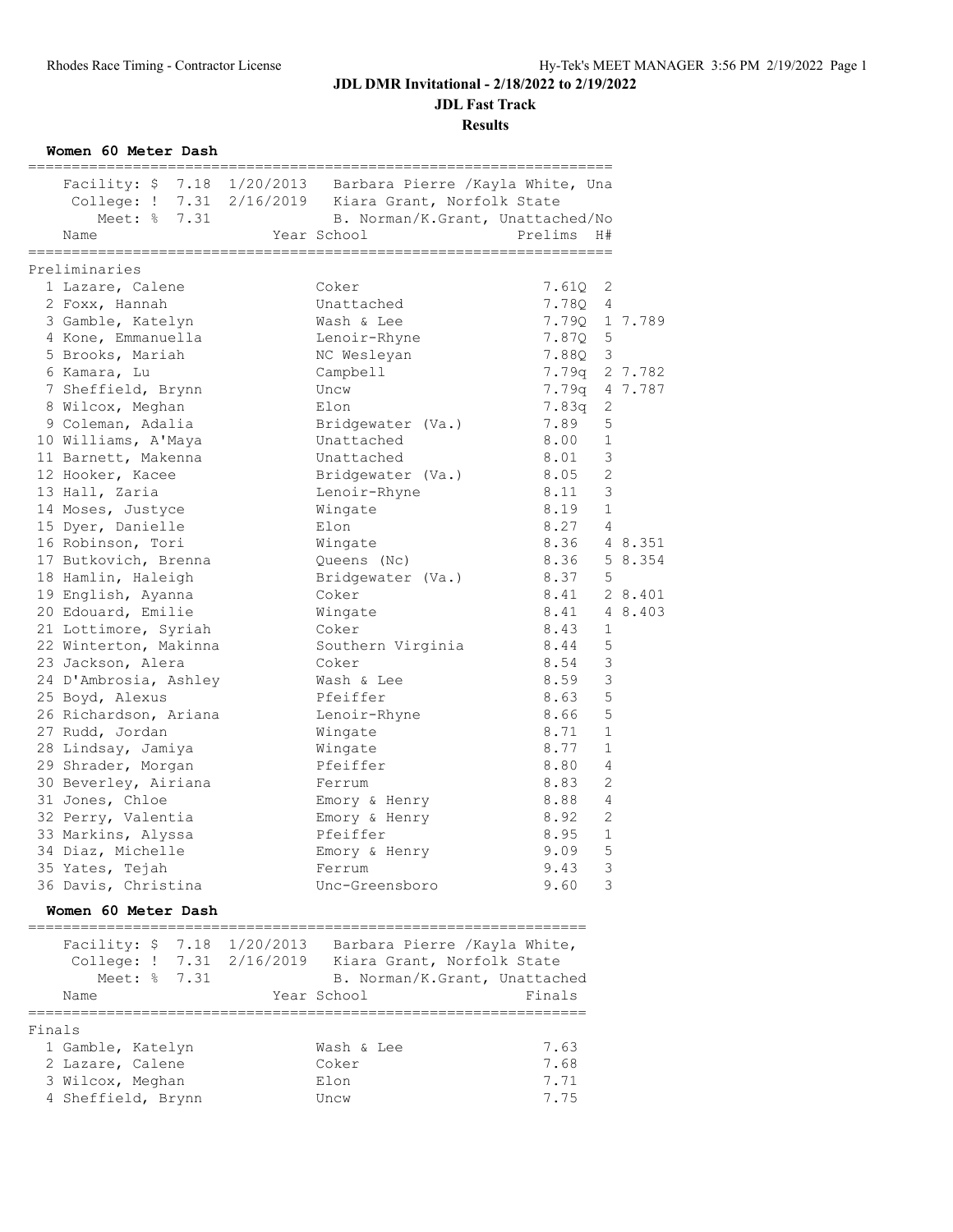**JDL Fast Track**

**Results**

| Women 60 Meter Dash |  |  |
|---------------------|--|--|
| E Vamara Tu         |  |  |

| 5 Kamara, Lu       | Campbell     | 7.81 |
|--------------------|--------------|------|
| 6 Foxx, Hannah     | Unattached   | 7.82 |
| 7 Kone, Emmanuella | Lenoir-Rhyne | 7.88 |
| 8 Brooks, Mariah   | NC Weslevan  | 7.92 |

#### **Women 200 Meter Dash**

|                        | Facility: \$ 23.80 3/15/2014  Danielle Williams, Johnson C Smi |        |                |
|------------------------|----------------------------------------------------------------|--------|----------------|
|                        | College: ! 23.80 3/15/2014  Danielle Williams, Johnson C Smi   |        |                |
|                        | Meet: % 24.08 2016 Anna Cockrell, Unattached                   |        |                |
| Name                   | Year School                                                    | Finals | H#             |
|                        |                                                                |        |                |
| 1 Foxx, Hannah         | Unattached                                                     | 25.05  | 1              |
| 2 Lazare, Calene       | Coker                                                          | 25.11  | 2              |
| 3 Bolden, Leah         | High Point                                                     | 25.53  | $\mathbf{1}$   |
| 4 Wilcox, Meghan       | Elon                                                           | 25.69  | $\overline{2}$ |
| 5 Coleman, Adalia      | Bridgewater (Va.)                                              | 25.99  | $\mathbf{1}$   |
| 6 Kone, Emmanuella     | Lenoir-Rhyne                                                   | 26.10  | 3              |
| 7 Brooks, Mariah       | NC Wesleyan                                                    | 26.19  | 3              |
| 8 Hooker, Kacee        | Bridgewater (Va.)                                              | 26.34  | $\mathbf{1}$   |
| 9 White, Naiobi        | Wingate                                                        | 26.49  | 5              |
| 10 Kinoshita, Abigail  | Southern Virginia                                              | 26.52  | 3              |
| 11 Heinbaugh, Amelia   | Elon                                                           | 26.80  | $\overline{4}$ |
| 12 Espinoza, Araceli   | Lenoir-Rhyne                                                   | 27.15  | 5              |
| 13 Dyer, Danielle      | Elon                                                           | 27.23  | 6              |
| 14 Palethorpe, Jordynn | Wash & Lee                                                     | 27.44  | 5              |
| 15 Robinson, Tori      | Wingate                                                        | 27.51  | 4              |
| 16 Exum, Nya           | Coker                                                          | 27.52  | 6              |
| 17 Birle, Susannah     | Wash & Lee                                                     | 27.61  | 5              |
| 18 Hairston, Jordan    | Ferrum                                                         | 28.24  | 7              |
| 19 Heward, Riley       | Southern Virginia                                              | 28.26  | 8              |
| 20 Bellamy, Teanna     | NC Wesleyan                                                    | 28.60  | 6              |
| 21 Winterton, Makinna  | Southern Virginia                                              | 28.75  | 8              |
| 22 Diaz, Michelle      | Emory & Henry                                                  | 28.81  | 8              |
| 23 Butkovich, Brenna   | Queens (Nc)                                                    | 28.89  | $\mathsf 9$    |
| 24 Parker, Addie       | Southern Virginia                                              | 29.01  | 8              |
| 25 Oliver, Cassidy     | Bridgewater (Va.)                                              | 29.05  | 3              |
| 26 Rudd, Jordan        | Wingate                                                        | 29.17  | 10             |
| 27 Perry, Valentia     | Emory & Henry                                                  | 29.60  | 9              |
| 28 Hamlin, Haleigh     | Bridgewater (Va.)                                              | 29.96  | 7              |
| 29 Jones, Chloe        | Emory & Henry                                                  | 30.13  | 10             |
| 30 Blodgett, Emma      | Southern Virginia                                              | 30.27  | 9              |
| 31 Pridgen, Naomi      | Unc-Greensboro                                                 | 32.17  | 7              |
| 32 Yates, Tejah        | Ferrum                                                         | 32.28  | 10             |
| 33 McMasters, Madison  | Unc-Greensboro                                                 | 32.93  | 7              |
| -- Williams, A'Maya    | Unattached                                                     | FS     | $\overline{2}$ |
|                        |                                                                |        |                |

#### **Women 400 Meter Dash**

|               |                    | Facility: \$ 52.96 1/26/2019 |             | Kayla Davis, Unattached     |           |  |
|---------------|--------------------|------------------------------|-------------|-----------------------------|-----------|--|
|               |                    | College: ! 53.90 3/15/2014   |             | Kayon Robinson, Adams State |           |  |
|               | Meet: % 55.21 2016 |                              |             | Kiara Porter, Unattached    |           |  |
| Name          |                    |                              | Year School |                             | Finals H# |  |
|               |                    |                              |             |                             |           |  |
| 1 Jons, Piper |                    |                              | El on       |                             | 57.26 1   |  |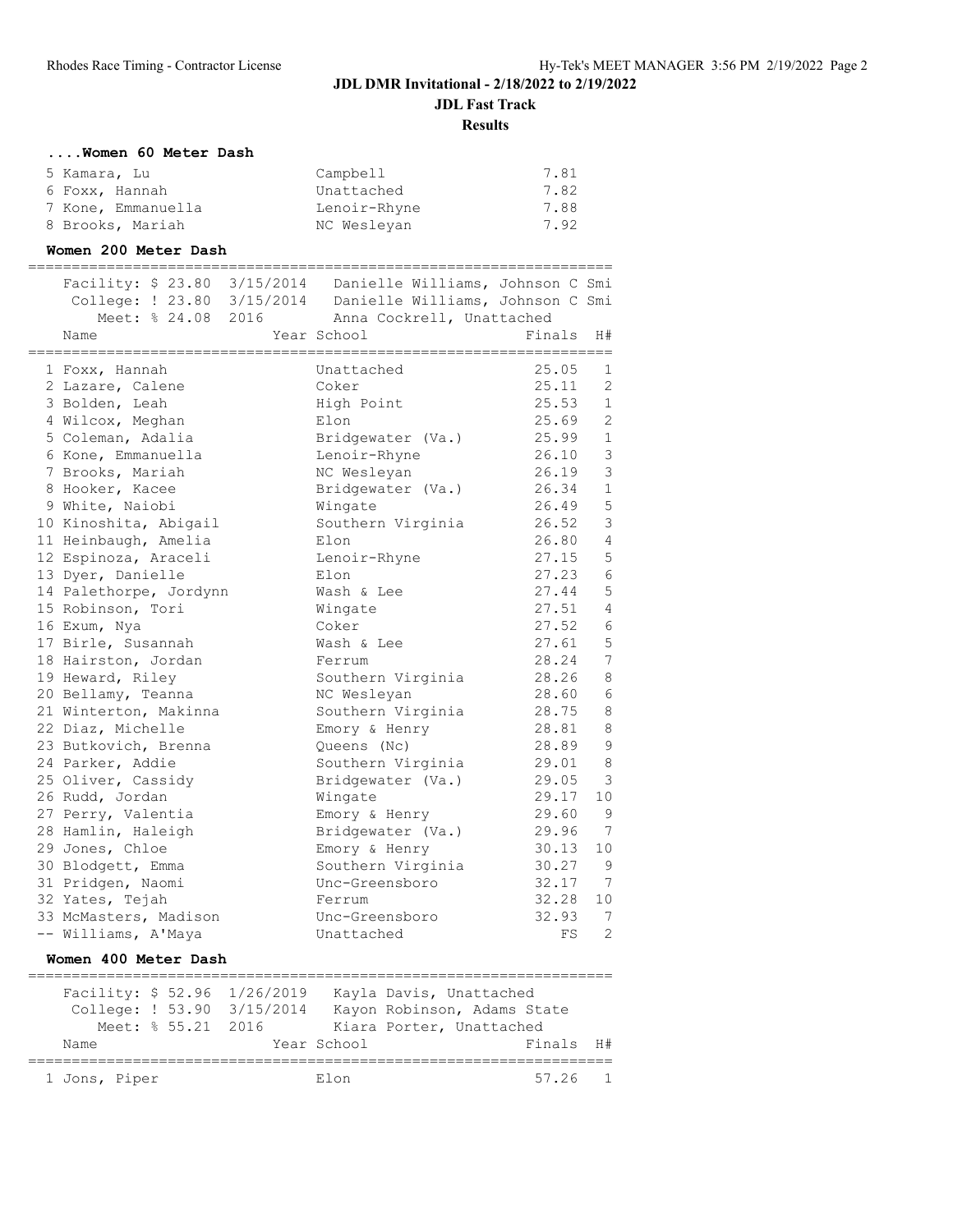# **Results**

#### **....Women 400 Meter Dash**

| 2 Barrows, Aliya         | Elon              | 57.88   | $\mathbf{1}$   |
|--------------------------|-------------------|---------|----------------|
| 3 Craig, Abi             | High Point        | 58.57   | $\mathbf{1}$   |
| 4 Heath, Abby            | Wingate           | 1:00.27 | $\mathbf{1}$   |
| 5 Bradsher, Catherine    | Wingate           | 1:01.00 | 2              |
| 6 Kozlova, Anna          | Elon              | 1:01.40 | 3              |
| 7 Palethorpe, Jordynn    | Wash & Lee        | 1:01.86 | 2              |
| 8 Filley, Eleni          | Wash & Lee        | 1:02.39 | $\overline{4}$ |
| 9 Espinoza, Araceli      | Lenoir-Rhyne      | 1:02.76 | 2              |
| 10 Harding-Delooze, Lily | Wake Forest       | 1:02.79 | $\overline{4}$ |
| 11 Ingram, Destiny       | Coker             | 1:03.20 | $\mathcal{S}$  |
| 12 Romano, Amanda        | Wash & Lee        | 1:03.46 | 4              |
| 13 White, Naiobi         | Wingate           | 1:03.77 | $\overline{4}$ |
| 14 Hairston, Jordan      | Ferrum            | 1:03.86 | 4              |
| 15 Pierce, Brooklyn      | Wingate           | 1:04.39 | 2              |
| 16 Forrester, Stephani   | Coker             | 1:05.11 | $\mathcal{S}$  |
| 17 Diaz, Michelle        | Emory & Henry     | 1:05.76 | 6              |
| 18 Chapin, Savanna       | Southern Virginia | 1:05.85 | $\mathsf S$    |
| 19 Torres, Folole        | Southern Virginia | 1:06.25 | $\mathsf S$    |
| 20 Dalebout, Lilly       | Southern Virginia | 1:06.54 | $\mathsf S$    |
| 21 Rocha, Jensen         | Wash & Lee        | 1:06.60 | $\mathsf 3$    |
| 22 Bradshaw, Kamryn      | Southern Virginia | 1:06.76 | $\mathsf S$    |
| 23 Angell, Jacie         | Southern Virginia | 1:06.78 | $\mathsf S$    |
| 24 Willingham, Lauren    | Elon              | 1:07.13 | $\epsilon$     |
| 25 Oliver, Cassidy       | Bridgewater (Va.) | 1:07.72 | $\overline{2}$ |
| 26 Jones, Chloe          | Emory & Henry     | 1:10.29 | $\epsilon$     |
| 27 Brousseau, Madison    | Hollins           | 1:11.47 | 6              |
| 28 Ojeda, Stephanie      | Ferrum            | 1:16.03 | 6              |

#### **Women 800 Meter Run**

=================================================================== Facility: \$ 1:59.26 2/2/2019 Ajee' Wilson, adidas College: ! 2:03.31 2/4/2017 Hanna Green, Virginia Tech Meet: % 2:09.80 2019 Emma Kuntz, Furman Name The Year School Contract Finals H# =================================================================== 1 McAndrew, Kate Richmond 2:12.29 1 2 Smither, Kendra Richmond 2:14.30 1 3 Fuller, Breila Davidson 2:15.57 1 4 Wild, Evie Queens (Nc) 2:19.44 1 5 Alps, Emily Elon 2:21.33 2 6 Mannes, Sabrina Elon 2:21.37 2 7 Sakoutis, Arianna Elon 2:22.33 2 8 Pinkerton, Abbey Wash & Lee 2:22.88 2 9 Whitworth, Frances Davidson 2:24.24 2 10 Silva, Molly Lynchburg 2:25.82 2 11 Preziotti, Alex Mash & Lee 2:26.85 3 12 Hodgson, Alison Elon 2:27.33 3 13 Moloney, Hannah Queens (Nc) 2:27.46 2 14 Darce, Isabella Davidson 2:28.20 4 15 Kozlowski, Haleigh Lynchburg 2:29.08 4 16 Hood, Maddi Flagler 2:29.14 3 17 Thomson, Ashleigh Wingate 2:29.29 3 18 Schulz, Erica Lenoir-Rhyne 2:30.95 4 19 Peele, Madison Flagler 2:31.36 3 20 Becker, Emilee Wash & Lee 2:31.57 4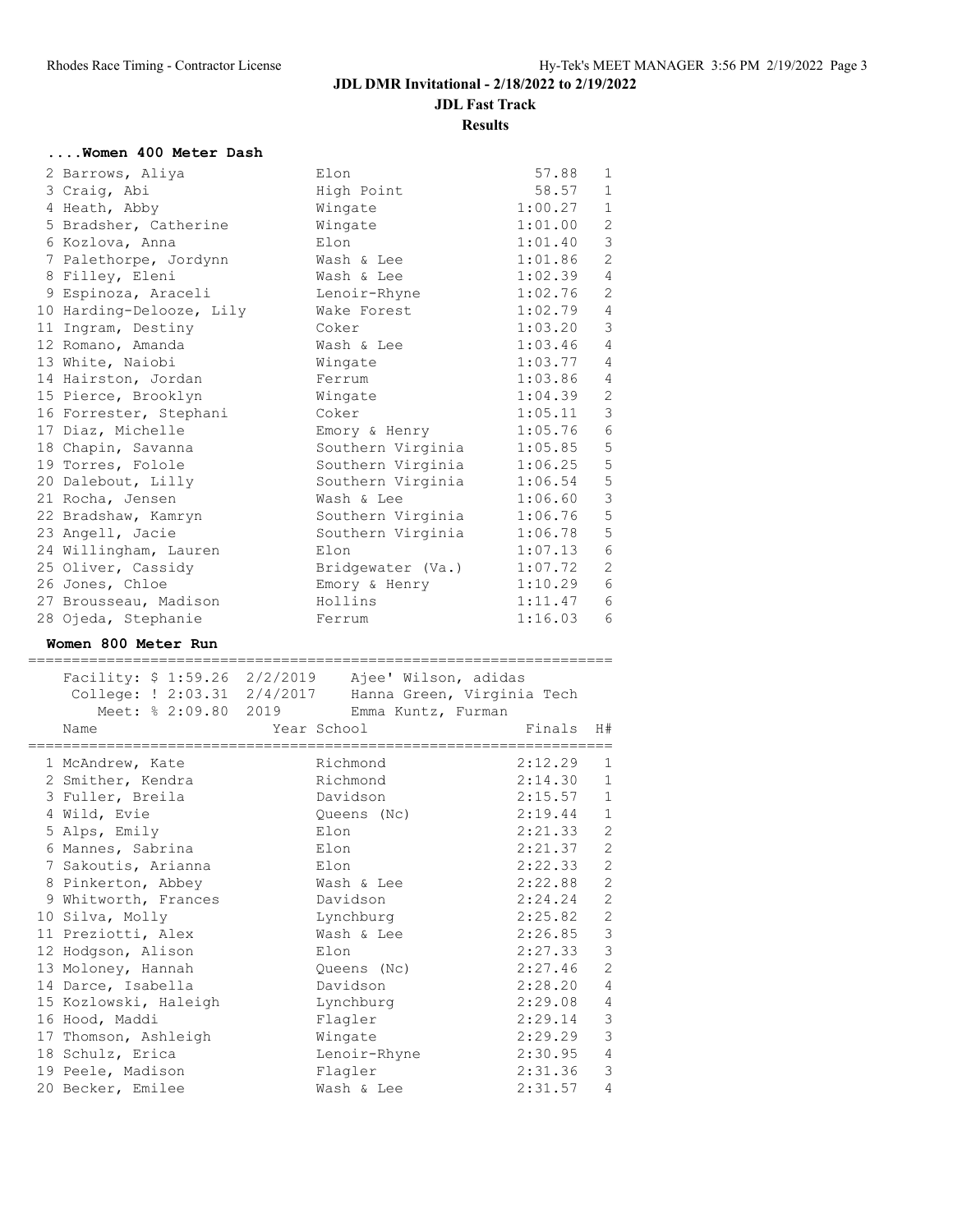#### **Results**

# **....Women 800 Meter Run**

| 21 Hood, Sophia          | Davidson          | 2:32.85 | $\mathbf{1}$    |
|--------------------------|-------------------|---------|-----------------|
| 22 Stanley, Kyra         | Wingate           | 2:33.46 | 4               |
| 23 Hollen, Sarah         | Wash & Lee        | 2:33.46 | $\mathbf{2}$    |
| 24 Santeufemio, Isabella | Flaqler           | 2:34.15 | $\mathbf 5$     |
| 25 Pineiro, Genesis      | Ferrum            | 2:34.45 | $\mathfrak{Z}$  |
| 26 Bradshaw, Kamryn      | Southern Virginia | 2:34.83 | $\overline{5}$  |
| 27 Ramsden, Angela       | Lynchburg         | 2:35.57 | $\mathfrak{Z}$  |
| 28 Laine, Abigail        | Lynchburg         | 2:35.95 | $\overline{4}$  |
| 29 Torres, Folole        | Southern Virginia | 2:36.27 | $\overline{4}$  |
| 30 Chapin, Savanna       | Southern Virginia | 2:37.44 | $\mathcal{E}$   |
| 31 Mitchell, Emma        | Wash & Lee        | 2:38.15 | 5               |
| 32 Migliaccio, Tara      | Wingate           | 2:39.35 | $\overline{4}$  |
| 33 McManus, Pierson      | Lenoir-Rhyne      | 2:39.78 | 5               |
| 34 Cullins, Jasmine      | Unc-Greensboro    | 2:39.79 | $\overline{4}$  |
| 35 Welborn, Micah        | Pfeiffer          | 2:40.29 | 5               |
| 36 Carter, Grace         | Bridgewater (Va.) | 2:42.65 | 5               |
| 37 Manning, Emily        | Flagler           | 2:43.37 | 5               |
| 38 Fox, Rebecca          | Lenoir-Rhyne      | 2:45.33 | $\sqrt{6}$      |
| 39 Bishop, Madeline      | Emory & Henry     | 2:45.39 | $5\phantom{.0}$ |
| 40 Rodriguez, Madeline   | Flagler           | 2:46.48 | $\epsilon$      |
| 41 Hinz, Lesley          | Unattached        | 2:48.35 | $\epsilon$      |
| 42 Holdren, Julia        | Lenoir-Rhyne      | 2:48.74 | $\sqrt{6}$      |
| 43 Cann, Catherine       | Coker             | 2:51.80 | 5               |
| 44 Voss, Kaitlyn         | Pfeiffer          | 2:53.34 | $\epsilon$      |
| 45 McGovern, Abigail     | Ferrum            | 2:53.49 | $\sqrt{6}$      |
| 46 Spincahe, Snejana     | NC Wesleyan       | 3:00.54 | $\mathfrak{Z}$  |
| 47 Marotta, Taylor       | Coker             | 3:00.88 | $\epsilon$      |
| 48 Skeen, Angel          | Pfeiffer          | 3:24.26 | $\epsilon$      |
| 49 Vasquez, Escarlen     | Ferrum            | 3:24.92 | 6               |

#### **Women 1 Mile Run**

| Facility: $$4:22.66$ $1/31/2015$<br>College: ! 4:36.10 2/18/2017 Grace Barnett, Clemson |             | Shannon Rowbury, Nike Oregon P<br>Meet: % 4:36.10 2017 Grace Barnett, Clemson |         |                |
|-----------------------------------------------------------------------------------------|-------------|-------------------------------------------------------------------------------|---------|----------------|
| Name                                                                                    | Year School |                                                                               | Finals  | H#             |
| 1 Rapley, Meg                                                                           |             | Wingate                                                                       | 4:57.20 | $\mathbf{1}$   |
| 2 Miller, Hannah                                                                        |             | Elon                                                                          | 4:57.35 | $\mathbf{1}$   |
| 3 Zealand, Allie                                                                        |             | Unattached                                                                    | 4:57.54 | $\mathbf{1}$   |
| 4 Torras, Anna                                                                          |             | Wingate                                                                       | 5:01.24 | $\mathbf{1}$   |
| 5 Evans, Georgia                                                                        |             | Wake Forest                                                                   | 5:02.77 | $\mathbf{1}$   |
| 6 Lair, Stephanie                                                                       |             | Elon                                                                          | 5:03.81 | 2              |
| 7 Garcia, Ariana                                                                        |             | Unc-Greensboro                                                                | 5:04.26 | $\overline{2}$ |
| 8 Scott, Mollie                                                                         |             | Wingate                                                                       | 5:08.21 | $\mathbf{1}$   |
| 9 Preeo, Hannah                                                                         |             | Elon                                                                          | 5:08.47 | $\mathbf{1}$   |
| 10 Gordon, Ava                                                                          |             | Unattached                                                                    | 5:08.93 | $\mathbf{1}$   |
| 11 Dahlberg, Kylie                                                                      |             | Lenoir-Rhyne                                                                  | 5:09.27 | $\mathbf{1}$   |
| 12 Redd, Bayleigh                                                                       |             | Southern Virginia 5:12.20                                                     |         | $\overline{2}$ |
| 13 Barton, Caroline                                                                     |             | Unattached                                                                    | 5:12.74 | 2              |
| 14 Mense, Tatjana                                                                       |             | Wingate                                                                       | 5:13.82 | $\mathbf{1}$   |
| 15 Watts, Sarah                                                                         |             | Queens (Nc)                                                                   | 5:13.88 | 2              |
| 16 Bjerkness, Adie                                                                      |             | Lenoir-Rhyne                                                                  | 5:14.24 | $\overline{2}$ |
| 17 Woltjen, Alexa                                                                       |             | Uncw                                                                          | 5:14.27 | $\overline{2}$ |
| 18 Hobbs, Kendall                                                                       |             | Uncw                                                                          | 5:15.72 | $\overline{2}$ |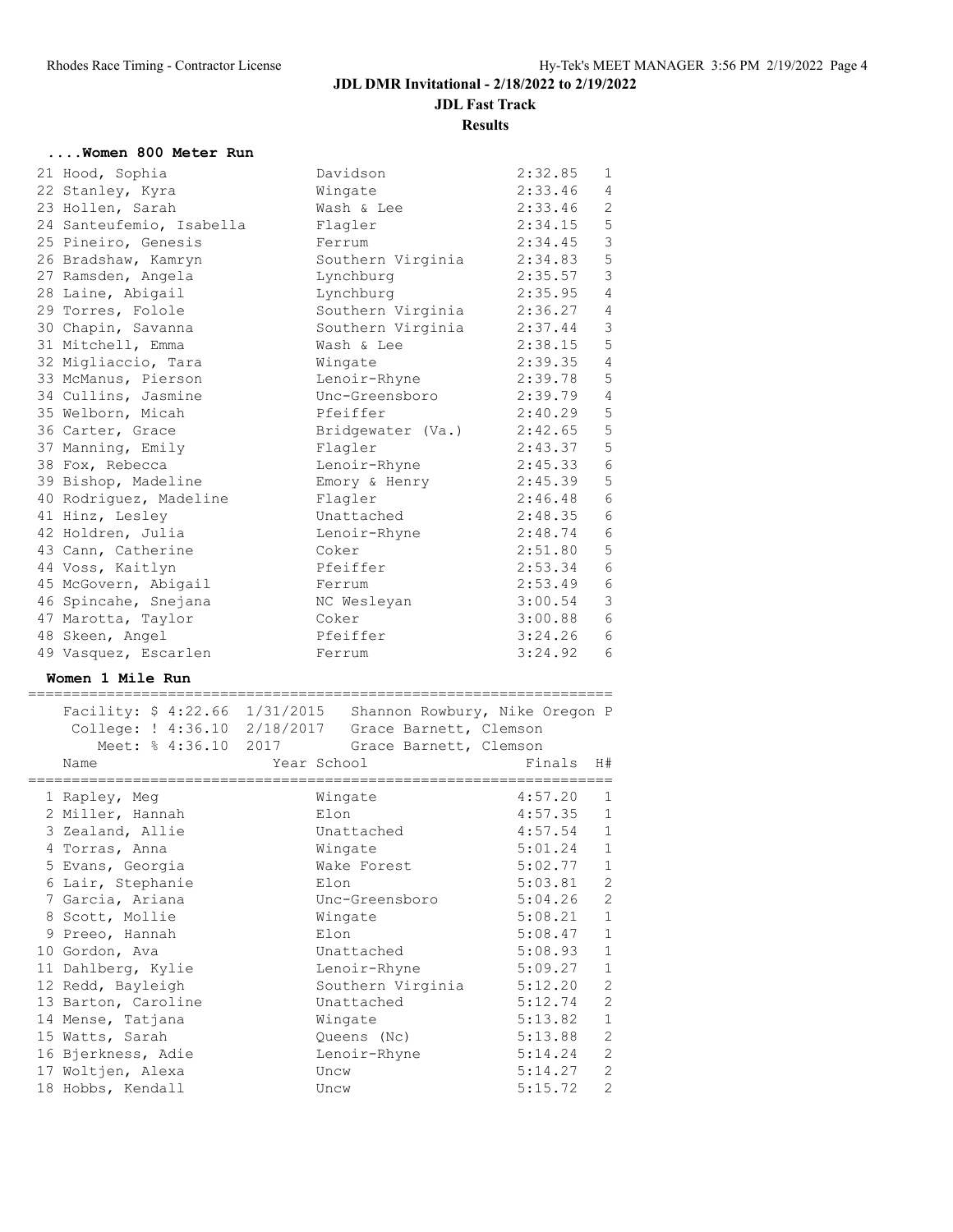**Results**

## **....Women 1 Mile Run**

| 19 Dell, Allison      | Lynchburg         | 5:16.94 | 2              |
|-----------------------|-------------------|---------|----------------|
| 20 Kempf, Marissa     | Flagler           | 5:17.43 | $\mathbf{2}$   |
| 21 James, Sarah       | Lynchburg         | 5:19.72 | $\sqrt{2}$     |
| 22 Packer, Christa    | Lynchburg         | 5:20.96 | $\mathcal{S}$  |
| 23 Kessler, Elizabeth | Lenoir-Rhyne      | 5:21.35 | $\mathcal{S}$  |
| 24 Quinn, Madeline    | High Point        | 5:22.48 | $\mathfrak{Z}$ |
| 25 Deeds, Alyssa      | High Point        | 5:25.93 | $\sqrt{2}$     |
| 26 Boehm, Alli        | Wake Forest       | 5:26.60 | $\mathbf{2}$   |
| 27 Ewald, Paige       | Lenoir-Rhyne      | 5:26.89 | $\mathcal{S}$  |
| 28 Kemp, Mimi         | Wash & Lee        | 5:27.88 | $\mathfrak{Z}$ |
| 29 Young, Mackenzie   | Bridgewater (Va.) | 5:31.93 | $\mathfrak{Z}$ |
| 30 Willie, Sasha      | Southern Virginia | 5:33.28 | $\mathfrak{Z}$ |
| 31 Dalebout, Lilly    | Southern Virginia | 5:34.72 | $\mathcal{S}$  |
| 32 Clodgo, Kristen    | Wash & Lee        | 5:39.02 | $\mathfrak{Z}$ |
| 33 Angell, Jacie      | Southern Virginia | 5:44.14 | $\mathsf 3$    |
| 34 McManus, Pierson   | Lenoir-Rhyne      | 5:44.31 | $\mathsf 3$    |
| 35 Vera, Adia         | Wash & Lee        | 5:45.31 | $\mathsf 3$    |
| 36 Higgins, Julianna  | High Point        | 5:50.20 | $\mathsf 3$    |
| 37 Fowler, Lilly      | High Point        | 5:55.15 | 3              |
| -- McCaslin, Chandler | Unc-Greensboro    | DNF     | 2              |
| -- Pierce, Brooklyn   | Wingate           | DNF     | $\mathbf{1}$   |
| -- Soukup, Shay       | Unc-Greensboro    | DNF     | 2              |
| -- Scott, Amber       | Wingate           | DNF     | $\mathbf{1}$   |

## **Women 3000 Meter Run**

| ==================================<br>Facility: \$ 8:51.49 2/8/2020 Jenny Simpson, New Balance<br>College: ! 8:59.96 2/5/2022 Kelsey Chmiel, NC State<br>Meet: % 9:15.07 2019 Caroline Alcorta, Villanova |             |              | ,_____________________ |                |
|-----------------------------------------------------------------------------------------------------------------------------------------------------------------------------------------------------------|-------------|--------------|------------------------|----------------|
| Name                                                                                                                                                                                                      | Year School |              | Finals                 | H#             |
| 1 Millenaar, Carolien                                                                                                                                                                                     |             | Unattached   | 9:46.71                | $\mathbf{1}$   |
| 2 Rehm, Madeline                                                                                                                                                                                          |             | Wake Forest  | 9:49.89                | $\mathbf{1}$   |
| 3 Gordon, Ava                                                                                                                                                                                             |             | Unattached   | 9:55.82                | $\mathbf{1}$   |
| 4 Walters, Leigh                                                                                                                                                                                          |             | Unattached   | 10:02.37               | $\mathbf{1}$   |
| 5 Kopchak, Rylee                                                                                                                                                                                          |             | Wake Forest  | 10:12.00               | $\mathbf{1}$   |
| 6 Laqunas, Kelsey                                                                                                                                                                                         | Lynchburg   |              | 10:29.34               | $\mathbf{1}$   |
| 7 Kubai, Monika                                                                                                                                                                                           | Flagler     |              | 10:29.41               | $\mathbf{1}$   |
| 8 Hobbs, Kendall                                                                                                                                                                                          | Uncw        |              | 10:30.37               | $\mathbf{1}$   |
| 9 Mescal, Jessie                                                                                                                                                                                          | Flaqler     |              | 10:30.92               | $\mathbf{1}$   |
| 10 Savel, Enola                                                                                                                                                                                           | Flaqler     |              | 10:32.07               | $\mathbf{1}$   |
| 11 Churchill, Megan                                                                                                                                                                                       | Flagler     |              | 10:33.05               | 2              |
| 12 Clay, Zoe                                                                                                                                                                                              |             | Wake Forest  | 10:38.57               | $\mathbf{1}$   |
| 13 Massey, Lauren                                                                                                                                                                                         |             | Lynchburg    | 10:40.43               | $\mathbf{1}$   |
| 14 Burnett, Stephanie                                                                                                                                                                                     |             | Lynchburg    | 10:43.22               | $\mathbf{2}$   |
| 15 Ritter, Anna                                                                                                                                                                                           |             | High Point   | 10:43.34               | 2              |
| 16 Thomson, Ashleigh                                                                                                                                                                                      |             | Wingate      | 10:46.65               | $\mathbf{2}$   |
| 17 Vesely, Teresa                                                                                                                                                                                         |             | Lenoir-Rhyne | 10:52.76               | $\overline{c}$ |
| 18 Lowery, Madison                                                                                                                                                                                        |             | Catawba      | 11:02.20               | $\mathbf{2}$   |
| 19 Widmann, Chloe                                                                                                                                                                                         |             | Queens (Nc)  | 11:12.25               | $\mathbf{2}$   |
| 20 Zarzyski, Madelyne                                                                                                                                                                                     |             | Queens (Nc)  | 11:13.66               | $\mathbf{2}$   |
| 21 Hollar, Kaitlyn                                                                                                                                                                                        |             | Wash & Lee   | 11:28.80               | $\overline{c}$ |
| 22 Jeske, Abby                                                                                                                                                                                            |             | Wingate      | 11:29.07               | $\overline{c}$ |
| 23 Larkin, Katie                                                                                                                                                                                          |             | Wash & Lee   | 11:32.06               | $\mathbf{2}$   |
| 24 Brown, Jav                                                                                                                                                                                             |             | Wash & Lee   | 11:49.55               | $\overline{2}$ |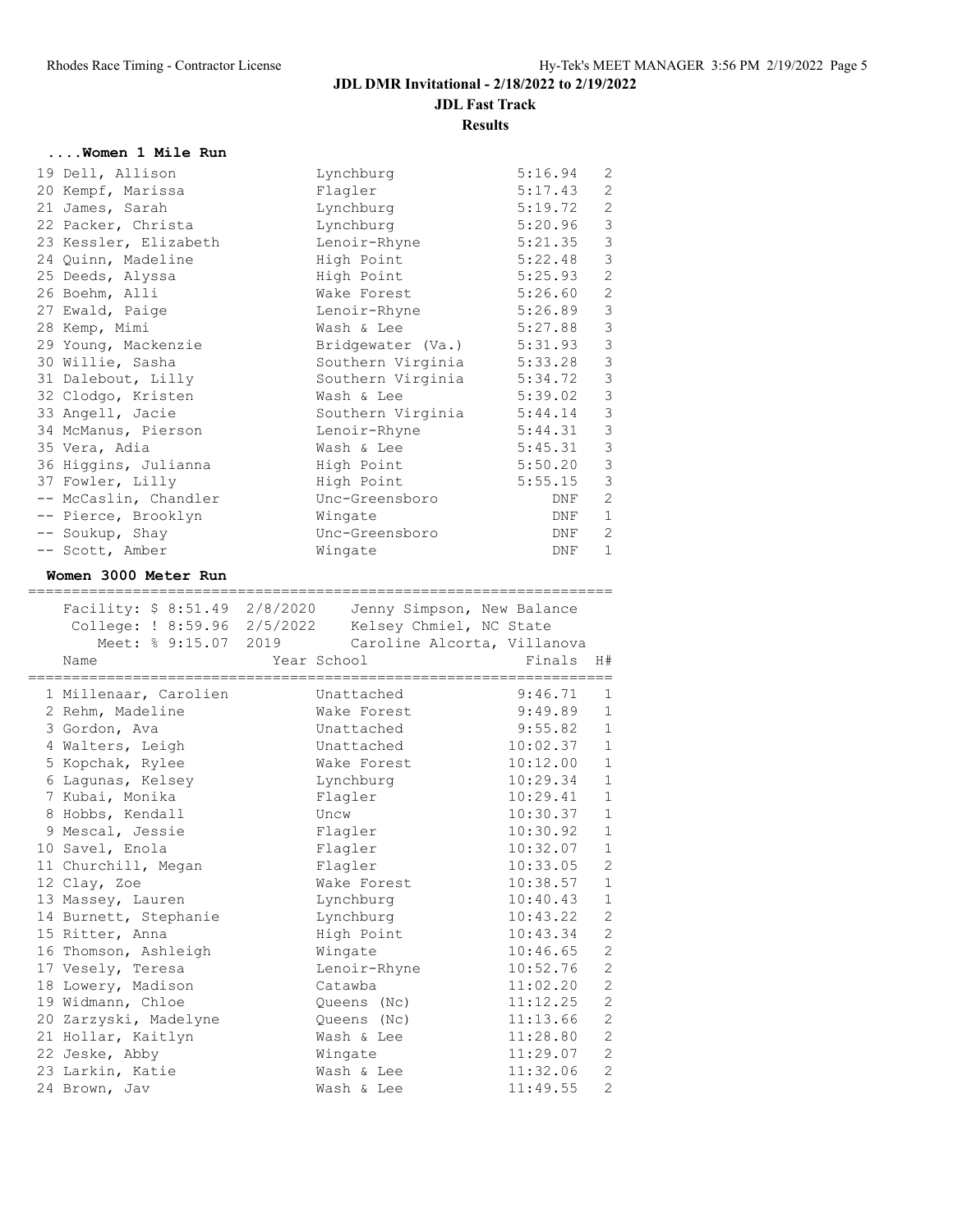**JDL Fast Track**

**Results**

|        | Women 3000 Meter Run<br>25 McHone, Annalyse<br>26 Hatch, Bri<br>Women 5000 Meter Run<br>===============================                                                                                                                                                                                                 | Emory & Henry<br>Wash & Lee                                                                                                                                                             | 11:57.49<br>2<br>12:04.48<br>2                                                                                                                                                                             |  |
|--------|-------------------------------------------------------------------------------------------------------------------------------------------------------------------------------------------------------------------------------------------------------------------------------------------------------------------------|-----------------------------------------------------------------------------------------------------------------------------------------------------------------------------------------|------------------------------------------------------------------------------------------------------------------------------------------------------------------------------------------------------------|--|
|        | Facility: $$15:41.63$ $12/3/2018$<br>Meet: % 15:43.84 2018<br>Name                                                                                                                                                                                                                                                      | Elly Henes, NC State<br>College: ! 15:41.63 12/3/2018 Elly Henes, NC State<br>Elly Henes, NC State<br>Year School                                                                       | Finals                                                                                                                                                                                                     |  |
|        | 1 Todd, Carolyn<br>2 Ribbink, Kira<br>3 Stolarczyk, Nadya<br>-- Byrd, Chloe<br>Women 60 Meter Hurdles                                                                                                                                                                                                                   | Wash & Lee<br>Queens (Nc)<br>Queens (Nc)<br>Uncw                                                                                                                                        | 18:48.70<br>19:12.35<br>19:27.83<br>DNF                                                                                                                                                                    |  |
|        | Name                                                                                                                                                                                                                                                                                                                    | Facility: \$ 7.95 2016 S. Nelvis/B. Rollins, adidas/Nik<br>College: ! 8.12 3/15/2014 Danielle Williams, Johnson C Smi<br>Meet: % 8.11 2016 Danielle Williams, Unattached<br>Year School | Prelims<br>H#                                                                                                                                                                                              |  |
|        | Preliminaries<br>1 Sandy, Alyssa<br>2 Barnett, Makenna<br>3 Venable, Madelyn<br>4 LaPlante, Emily<br>5 Raleigh, Aaliyah<br>6 Romano, Amanda<br>7 Thurgood, Hollie<br>8 Williams, Arianna<br>9 Heward, Riley<br>10 Tulenko, Paige<br>11 Hurst, Anna<br>12 Perry, Valentia<br>-- Smith, Destiny<br>Women 60 Meter Hurdles | Elon<br>Unattached<br>Wash & Lee<br>Unattached<br>Unattached<br>Wash & Lee<br>Elon<br>Coker<br>Southern Virginia<br>Wash & Lee<br>Wash & Lee<br>Emory & Henry<br>Uncw                   | 8.71Q<br>1<br>9.10Q<br>2<br>9.59q<br>2<br>9.71q 2 9.702<br>9.71q 1 9.706<br>9.72q<br>1<br>9.78q<br>1<br>$\mathbf 1$<br>9.99q<br>2<br>10.11<br>$\mathbf 1$<br>10.41<br>2<br>10.48<br>2<br>11.98<br>1<br>DNF |  |
| Finals | Facility: \$ 7.95 2016<br>College: ! 8.12<br>Meet: % 8.11<br>2016<br>Name<br>1 Sandy, Alyssa<br>2 Barnett, Makenna                                                                                                                                                                                                      | S. Nelvis/B. Rollins, adidas/<br>3/15/2014<br>Danielle Williams, Johnson C<br>Danielle Williams, Unattached<br>Year School<br>Elon<br>Unattached                                        | Finals<br>8.65<br>8.95                                                                                                                                                                                     |  |
|        | 3 Venable, Madelyn<br>4 Raleigh, Aaliyah<br>5 Romano, Amanda<br>6 LaPlante, Emily<br>7 Thurgood, Hollie<br>8 Williams, Arianna                                                                                                                                                                                          | Wash & Lee<br>Unattached<br>Wash & Lee<br>Unattached<br>Elon<br>Coker                                                                                                                   | 9.57<br>9.61<br>9.70<br>9.78<br>9.83<br>10.13                                                                                                                                                              |  |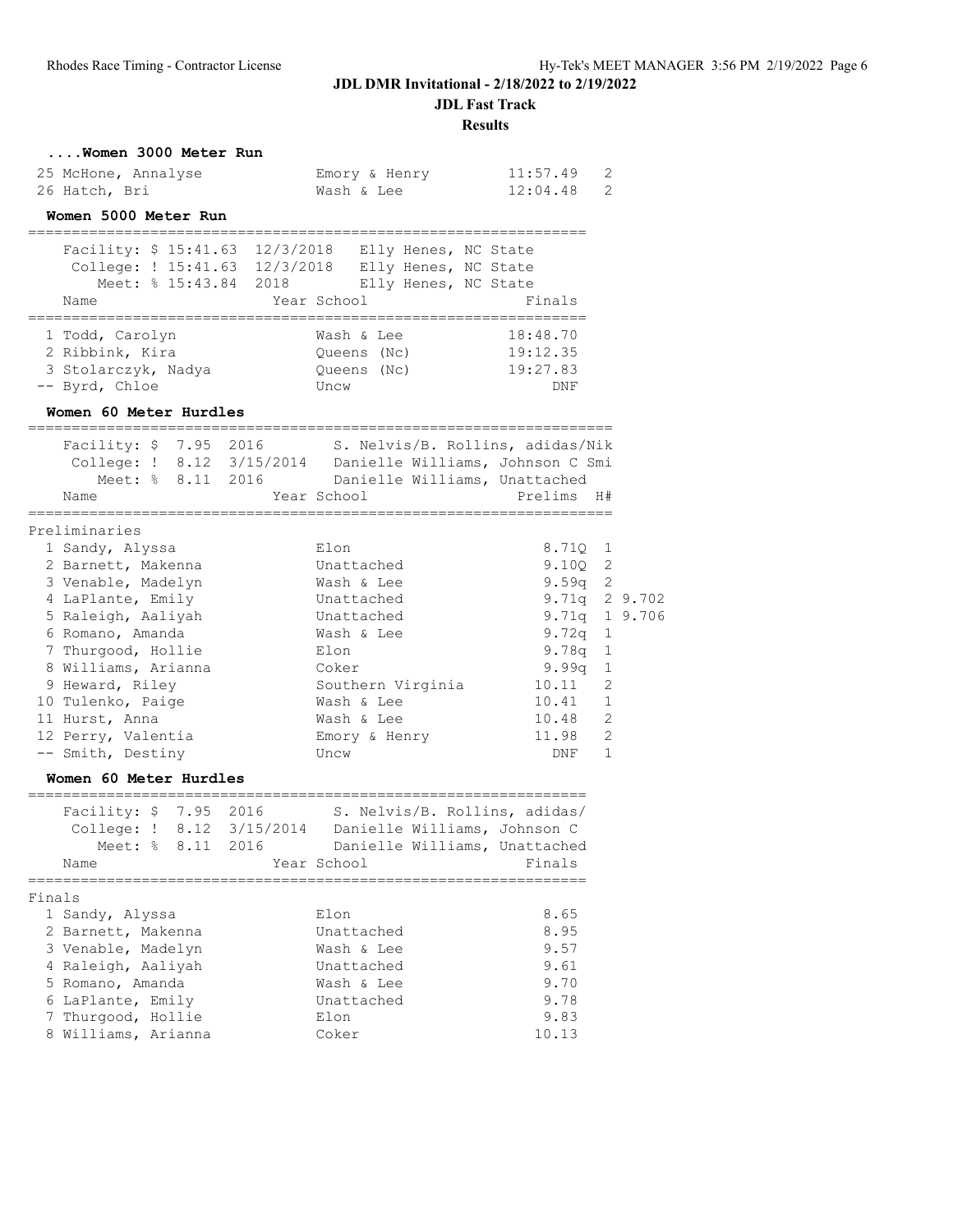## **JDL Fast Track**

**Results**

# **Women 4x400 Meter Relay**

| Meet: % 3:46.46 2016<br>School<br>1 Elon 'A'<br>1) Heinbaugh, Amelia<br>3) Thurgood, Hollie<br>2 Wash & Lee 'A'<br>1) Tulenko, Paige<br>3) Preziotti, Alex<br>3 Southern Virginia 'A'<br>1) Heward, Riley<br>3) Sterling, Emily<br>4 Unc-Greensboro 'A'<br>1) Henderson, Serena<br>3) Manfre, Bella<br>5 Ferrum 'A'<br>1) Hairston, Jordan<br>3) McGovern, Abigail<br>-- Unc-Greensboro 'B'<br>1) Singletary, Jordyn<br>3) Roberts, Meredith<br>Women Distance Medley | Facility: \$ 3:41.61 1/30/2016 , GW Express/Nike<br>Cox, Brown, Dorr, Haye-Smith<br>College: ! 3:43.33 3/15/2014 , Johnson C Smith<br>Elliott, Julius-Williams, Campbell, Jenkins<br>, Sprint Tech<br>Finals<br>_________________<br>4:15.78<br>2) Kozlova, Anna<br>4) Willingham, Lauren<br>4:21.85<br>2) Rocha, Jensen<br>4) Teagle, Sarah<br>4:29.60<br>2) Parker, Addie<br>4) Castle, Kamree<br>4:32.56<br>2) Carlson, Camille<br>4) Burk, Laila<br>4:48.65<br>2) Pineiro, Genesis<br>4) Ojeda, Stephanie<br>Broke early<br>DQ.<br>2) Cullins, Jasmine<br>4) Cullins, Jessica |
|-----------------------------------------------------------------------------------------------------------------------------------------------------------------------------------------------------------------------------------------------------------------------------------------------------------------------------------------------------------------------------------------------------------------------------------------------------------------------|-----------------------------------------------------------------------------------------------------------------------------------------------------------------------------------------------------------------------------------------------------------------------------------------------------------------------------------------------------------------------------------------------------------------------------------------------------------------------------------------------------------------------------------------------------------------------------------|
| College: ! 11:04.23<br>Meet: % 11:04.23 2018<br>School                                                                                                                                                                                                                                                                                                                                                                                                                | -----------------<br>Facility: \$ 11:04.23 2/15/2019 , Arkansas<br>Gregory, Burks Magee, Byrnes, Werner<br>2/15/2019 , Arkansas<br>Gregory, Burks Magee, Byrnes, Werner<br>, Arkansas<br>Gregory, Burks Magee, Byrnes, Werner<br>Finals                                                                                                                                                                                                                                                                                                                                           |
| 1 Queens (Nc) 'A'<br>1) Lawrence, Stevie<br>3) Pettersson, Stina<br>2 Wash & Lee 'A'<br>1) Schiffman, Avery<br>3) Hollen, Sarah<br>"B"<br>-- Queens (Nc)<br>1) Carreira, Cherise<br>3) Stolarczyk, Nadya<br>-- Wingate 'A'<br>1) Mense, Tatjana<br>3) Torras, Anna                                                                                                                                                                                                    | 11:37.94<br>2) McFadden, Carlin<br>4) Alanis, Fatima<br>12:50.53<br>2) Teagle, Sarah<br>4) Hawk, Parker<br>DNF<br>2) Ribbink, Kira<br>4)<br>DNF<br>2) Heath, Abby<br>4) Scott, Mollie                                                                                                                                                                                                                                                                                                                                                                                             |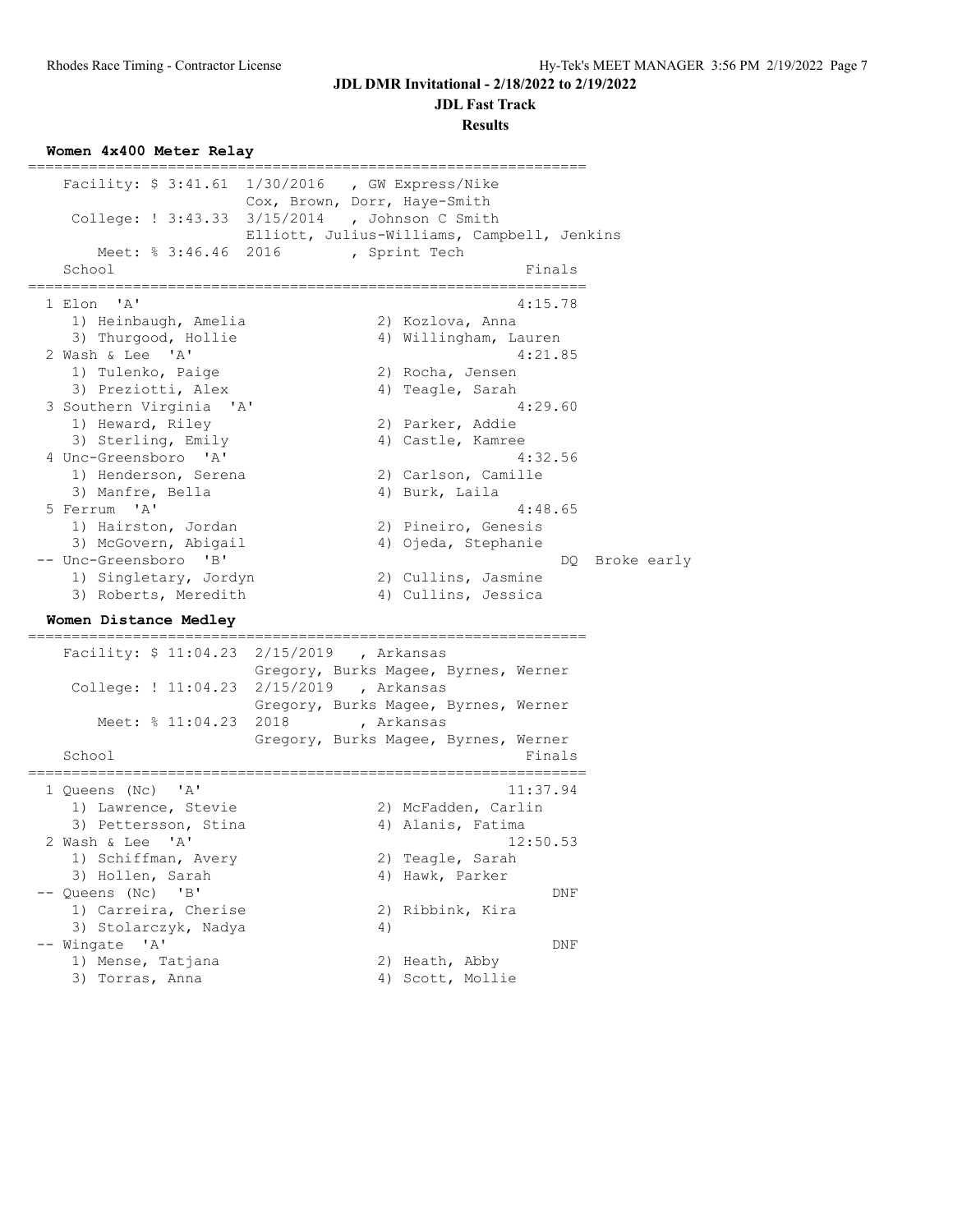## **JDL Fast Track**

**Results**

## **Women High Jump**

| ===========                                                                                                                                                        | ========     |        |
|--------------------------------------------------------------------------------------------------------------------------------------------------------------------|--------------|--------|
| Facility: \$ 1.92m 2/7/2020 Erika Kinsey, Puma<br>College: ! 1.88m 3/15/2014  Barbara Szabo, Western State<br>Meet: % 1.82m 2020 Nicole Greene, Unattached<br>Name | Year School  | Finals |
| =======                                                                                                                                                            |              |        |
| 1 Smith, Rebekah<br>1.45 1.50 1.55 1.60 1.65<br>PPP 0 0 0 XXX                                                                                                      | Uncw         | 1.60m  |
| 2 McLaughlin, Tiffany<br>1.45 1.50 1.55 1.60 1.65<br>O O XO XXX<br>$\Omega$                                                                                        | Hollins      | J1.60m |
| 3 Norr, Madeline<br>1.45 1.50 1.55 1.60 1.65<br>PPP PPP O XXO XXX                                                                                                  | Uncw         | J1.60m |
| 3 Ryan, Gabrielle<br>1.45 1.50 1.55 1.60 1.65<br>PPP PPP XO XXO XXX                                                                                                | Uncw         | J1.60m |
| 5 Gayton, Destiny<br>1.45 1.50 1.55 1.60<br>$\Omega$<br>XOOXXX                                                                                                     | Lenoir-Rhyne | 1.55m  |
| 5 Crompton, Lexi<br>1.45 1.50 1.55 1.60<br>PPP XO OXXX                                                                                                             | High Point   | 1.55m  |
| 7 Thurgood, Hollie<br>1.45 1.50 1.55<br>$\circ$<br>O XXX                                                                                                           | Elon         | 1.50m  |
| 7 Taylor, Lauryn<br>1.45 1.50 1.55<br>PPP O XXX                                                                                                                    | Uncw         | 1.50m  |
| 9 Heifner, Sydney<br>1.45 1.50 1.55<br>$\circ$<br>XO XXX                                                                                                           | Wash & Lee   | J1.50m |
| 10 Hertzberg, Elizabeth<br>1.45 1.50<br>XO XXX                                                                                                                     | Wash & Lee   | 1.45m  |
| -- Moore, Kiara<br>1.45<br>XXX                                                                                                                                     | Lenoir-Rhyne | NH     |
| -- Wolf, Lilly<br>1.45<br>XXX                                                                                                                                      | High Point   | ΝH     |

## **Women Pole Vault**

| Facility: \$ 4.61m 1/30/2016<br>College: ! 4.40m 1/29/2016<br>Meet: % 4.10m |   | 4 athletes                | Katie Nageotte, Unattached<br>Megan Clark, Duke |        |
|-----------------------------------------------------------------------------|---|---------------------------|-------------------------------------------------|--------|
| Name                                                                        |   | Year School               |                                                 | Finals |
|                                                                             |   |                           |                                                 |        |
| 1 Knight, Sommer                                                            |   | East Carolina             |                                                 | 4.16m% |
| 3.00 3.15 3.30 3.45 3.60 3.75 3.90 4.05 4.16 4.26                           |   |                           |                                                 |        |
| PPP PPP PPP<br>PPP                                                          |   | $\overline{O}$<br>PPP PPP | $\bigcirc$<br>XO.<br><b>XXX</b>                 |        |
| 2 Brown, Sandra                                                             |   | Unattached                |                                                 | 3.90m  |
| 3.00 3.15 3.30 3.45 3.60 3.75 3.90 4.05<br>PPP<br>PPP PPP PPP               | ∩ | XO.<br>XXO                | XXX                                             |        |
|                                                                             |   |                           |                                                 |        |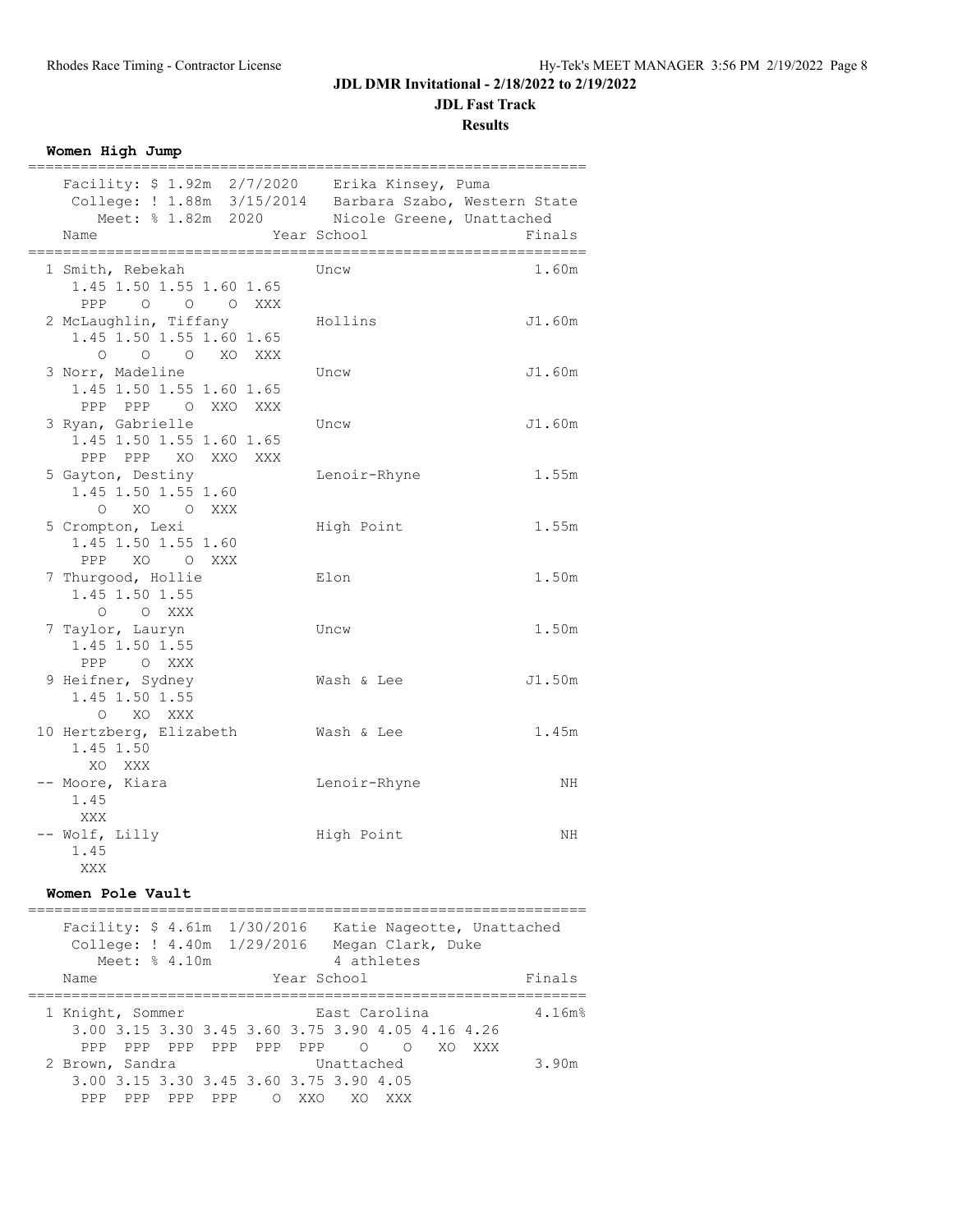**....Women Pole Vault**

## **JDL DMR Invitational - 2/18/2022 to 2/19/2022**

**JDL Fast Track**

**Results**

| 3 George, Madison                                         | Elon                 | 3.75m                            |
|-----------------------------------------------------------|----------------------|----------------------------------|
| 3.00 3.15 3.30 3.45 3.60 3.75 3.90                        |                      |                                  |
| PPP PPP PPP PPP XO XO XXX                                 |                      |                                  |
| 4 Burkholder, Meghan bavidson                             |                      | 3.60m                            |
| 3.00 3.15 3.30 3.45 3.60 3.75                             |                      |                                  |
| PPP PPP PPP XO XO XXX                                     |                      |                                  |
| 5 Yu, Katie                                               | Unattached           | 3.30m                            |
| 3.00 3.15 3.30 3.45                                       |                      |                                  |
| O O O XXX                                                 |                      |                                  |
| 5 Hehmeyer, Blythe                                        | Elon                 | 3.30m                            |
| 3.00 3.15 3.30 3.45                                       |                      |                                  |
|                                                           |                      |                                  |
| PPP 0 0 XXX                                               |                      |                                  |
| 7 Anderson, Jessica                                       | Elon                 | J3.30m                           |
| 3.00 3.15 3.30 3.45                                       |                      |                                  |
| PPP XO XXO XXX                                            |                      |                                  |
| 8 Roeder, Elaina                                          | Wake Forest          | 3.15m                            |
| 3.00 3.15 3.30                                            |                      |                                  |
| PPP O XXX                                                 |                      |                                  |
| 9 Jones, Murfee                                           | Wash & Lee           | 3.00m                            |
| 3.00 3.15                                                 |                      |                                  |
| XO XXX                                                    |                      |                                  |
| 9 D'Ambrosia, Ashley                                      | Wash & Lee           | 3.00m                            |
| 3.00 3.15                                                 |                      |                                  |
| XO XXX                                                    |                      |                                  |
| -- Akers, Kelly                                           | Bridgewater (Va.)    | ΝH                               |
| 3.00                                                      |                      |                                  |
| XXX                                                       |                      |                                  |
| -- Prevette, Peggy                                        | Queens (Nc)          | ΝH                               |
| 3.00                                                      |                      |                                  |
| XXX                                                       |                      |                                  |
| -- Hill, Ana                                              | Unattached           | NH                               |
| 3.00                                                      |                      |                                  |
|                                                           |                      |                                  |
| XXX                                                       |                      |                                  |
| Women Long Jump                                           |                      |                                  |
|                                                           |                      |                                  |
| Facility: \$ 6.40m 2/22/2020 Aliyah Whisby, Unattached    |                      |                                  |
| College: ! 6.25m 2/11/2020 Monae Nichols, Bethune-Cookman |                      |                                  |
| Meet: % 6.40m 2020 Aliyah Whisby, Unattached              |                      |                                  |
| Name                                                      | Year School          | Finals H#                        |
|                                                           |                      |                                  |
| 1 Ryan, Gabrielle                                         | Uncw                 | 5.45m<br>$\overline{\mathbf{c}}$ |
| FOUL 5.44m FOUL 5.45m FOUL FOUL                           |                      |                                  |
| 2 Tudor, Alexandra                                        | Elon                 | 5.35m<br>$\mathbf{2}$            |
| 5.32m 5.28m 5.35m<br>4.86m                                | 5.26m<br>FOUL        |                                  |
| 3 Mark, Alexa                                             | Elon                 | 5.17m<br>$\overline{c}$          |
| 4.92m 5.01m 4.92m                                         | 4.67m 5.17m<br>4.31m |                                  |
| 4 Daehler, Valerie                                        | Wingate              | $\mathbf 1$<br>5.08m             |
| 4.88m 5.02m 5.05m                                         | 5.07m FOUL 5.08m     |                                  |
| 5 Kinoshita, Abigail                                      | Southern Virginia    | $\overline{c}$<br>5.04m          |
| 4.94m  4.82m  4.97m                                       | 4.84m 5.04m FOUL     |                                  |
| 6 Sorrells, Ennessey                                      | Wingate              | $\overline{c}$<br>4.97m          |
| 4.91m  FOUL  4.97m                                        | 4.92m FOUL FOUL      |                                  |

7 Price, Shacoya Queens (Nc) 4.94m 2

4.59m 3.25m 4.94m 4.75m 4.81m FOUL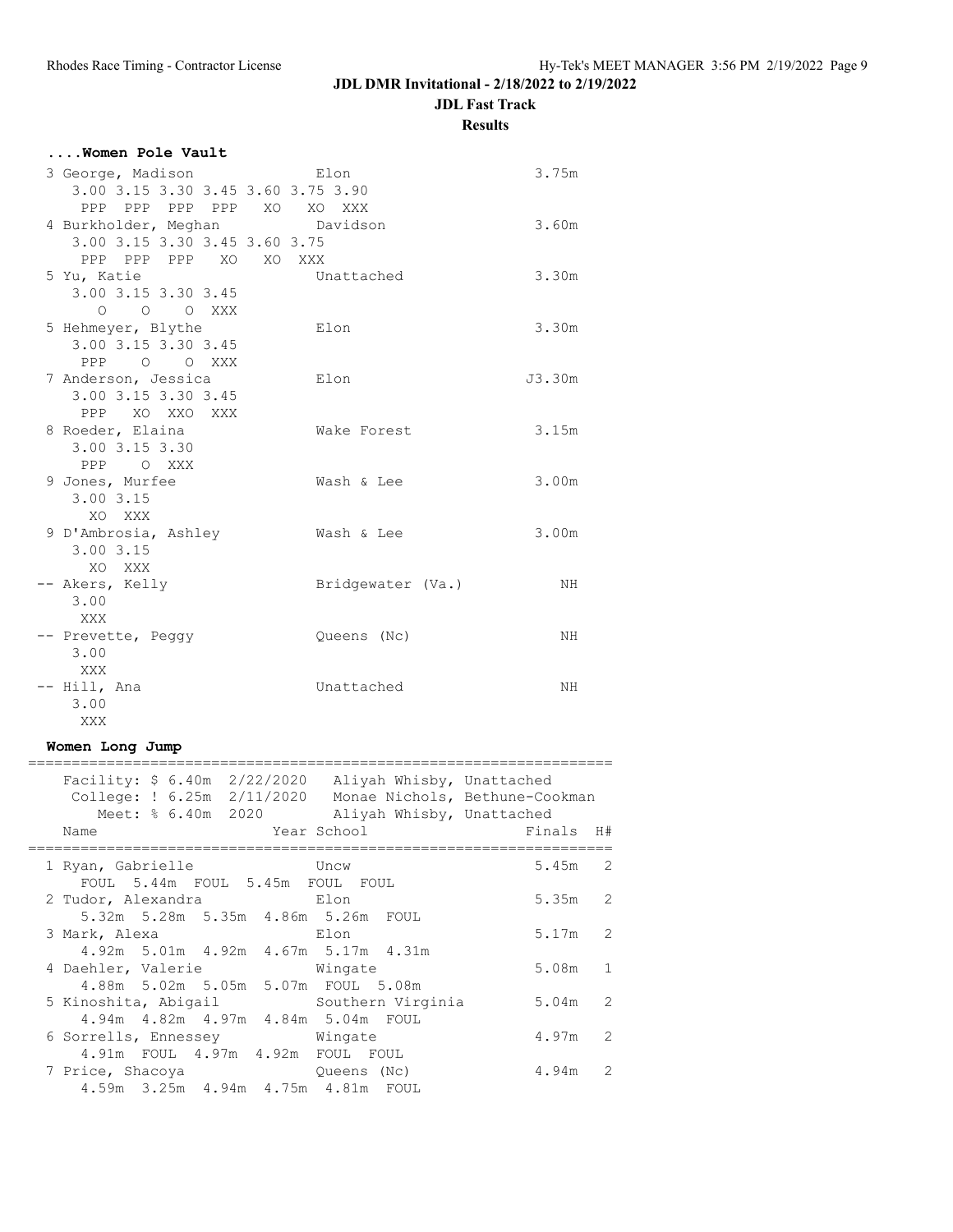**JDL Fast Track**

**Results**

| 4.93m 1<br>8 Stauffer, Jael Coker<br>4.85m  4.61m  4.44m  4.89m  4.83m  4.93m<br>$\overline{c}$<br>9 Thurgood, Hollie<br>4.91m<br>Elon<br>4.91m 4.91m PASS 4.79m PASS PASS<br>$1\,$<br>10 Hall, Zaria<br>4.82m<br>Lenoir-Rhyne<br>4.82m PASS PASS<br>$\overline{c}$<br>10 LaPlante, Emily<br>Unattached<br>4.82m<br>4.82m  4.77m  FOUL<br>$1\,$<br>12 Devraj, Bella<br>4.59m<br>Wash & Lee<br>4.43m  4.59m  FOUL<br>$\overline{c}$<br>13 Longood, Parker<br>4.53m<br>Wash & Lee<br>4.53m  4.41m  FOUL<br>$1\,$<br>4.45m<br>14 Walton, Lauren<br>Wingate<br>4.45m 4.38m 3.95m<br>$\mathbf{1}$<br>4.39m<br>15 McLaughlin, Tiffany<br>Hollins<br>4.23m  4.39m  4.22m<br>$1\,$<br>16 Brown, J'Quaycia<br>Bridgewater (Va.)<br>4.37m |
|---------------------------------------------------------------------------------------------------------------------------------------------------------------------------------------------------------------------------------------------------------------------------------------------------------------------------------------------------------------------------------------------------------------------------------------------------------------------------------------------------------------------------------------------------------------------------------------------------------------------------------------------------------------------------------------------------------------------------------|
|                                                                                                                                                                                                                                                                                                                                                                                                                                                                                                                                                                                                                                                                                                                                 |
|                                                                                                                                                                                                                                                                                                                                                                                                                                                                                                                                                                                                                                                                                                                                 |
|                                                                                                                                                                                                                                                                                                                                                                                                                                                                                                                                                                                                                                                                                                                                 |
|                                                                                                                                                                                                                                                                                                                                                                                                                                                                                                                                                                                                                                                                                                                                 |
|                                                                                                                                                                                                                                                                                                                                                                                                                                                                                                                                                                                                                                                                                                                                 |
|                                                                                                                                                                                                                                                                                                                                                                                                                                                                                                                                                                                                                                                                                                                                 |
|                                                                                                                                                                                                                                                                                                                                                                                                                                                                                                                                                                                                                                                                                                                                 |
|                                                                                                                                                                                                                                                                                                                                                                                                                                                                                                                                                                                                                                                                                                                                 |
|                                                                                                                                                                                                                                                                                                                                                                                                                                                                                                                                                                                                                                                                                                                                 |
|                                                                                                                                                                                                                                                                                                                                                                                                                                                                                                                                                                                                                                                                                                                                 |
|                                                                                                                                                                                                                                                                                                                                                                                                                                                                                                                                                                                                                                                                                                                                 |
|                                                                                                                                                                                                                                                                                                                                                                                                                                                                                                                                                                                                                                                                                                                                 |
|                                                                                                                                                                                                                                                                                                                                                                                                                                                                                                                                                                                                                                                                                                                                 |
|                                                                                                                                                                                                                                                                                                                                                                                                                                                                                                                                                                                                                                                                                                                                 |
|                                                                                                                                                                                                                                                                                                                                                                                                                                                                                                                                                                                                                                                                                                                                 |
|                                                                                                                                                                                                                                                                                                                                                                                                                                                                                                                                                                                                                                                                                                                                 |
|                                                                                                                                                                                                                                                                                                                                                                                                                                                                                                                                                                                                                                                                                                                                 |
| 4.21m  4.37m  4.20m                                                                                                                                                                                                                                                                                                                                                                                                                                                                                                                                                                                                                                                                                                             |
| 4.30m<br>$\mathbf 1$<br>17 Beverley, Airiana<br>Ferrum                                                                                                                                                                                                                                                                                                                                                                                                                                                                                                                                                                                                                                                                          |
| 4.30m  4.05m  4.07m                                                                                                                                                                                                                                                                                                                                                                                                                                                                                                                                                                                                                                                                                                             |
| $\mathbf{1}$<br>18 Hamlin, Haleigh<br>Bridgewater (Va.)<br>4.26m                                                                                                                                                                                                                                                                                                                                                                                                                                                                                                                                                                                                                                                                |
| 4.05m  4.20m  4.26m                                                                                                                                                                                                                                                                                                                                                                                                                                                                                                                                                                                                                                                                                                             |
| $\mathbf 1$<br>19 Scott, Savannah<br>Hollins<br>3.97m<br>3.89m 3.97m 3.62m                                                                                                                                                                                                                                                                                                                                                                                                                                                                                                                                                                                                                                                      |
| $\mathbf 1$<br>3.96m<br>20 Williams, Dymond<br>Hollins                                                                                                                                                                                                                                                                                                                                                                                                                                                                                                                                                                                                                                                                          |
| 3.96m 3.66m 3.93m                                                                                                                                                                                                                                                                                                                                                                                                                                                                                                                                                                                                                                                                                                               |
| $\overline{c}$<br>-- Venable, Madelyn<br>Wash & Lee<br>FOUL                                                                                                                                                                                                                                                                                                                                                                                                                                                                                                                                                                                                                                                                     |
| FOUL FOUL FOUL                                                                                                                                                                                                                                                                                                                                                                                                                                                                                                                                                                                                                                                                                                                  |

## **Women Triple Jump**

|                                         | Facility: \$ 13.08m  2/2/2019  Imani Oliver, Unattached                                                                                                                                                                        |        |
|-----------------------------------------|--------------------------------------------------------------------------------------------------------------------------------------------------------------------------------------------------------------------------------|--------|
|                                         | College: ! 13.01m 3/15/2014 Kearah Danville, Angelo Stat                                                                                                                                                                       |        |
|                                         | Meet: % 12.37m 2018 Peighton Simmons, North Caro                                                                                                                                                                               |        |
| Name                                    | Year School The Management of the Management of the Management of the Management of the Management of the Management of the Management of the Management of the Management of the Management of the Management of the Manageme | Finals |
| 1 Daehler, Valerie and Mingate          |                                                                                                                                                                                                                                | 10.99m |
| FOUL 10.76m FOUL FOUL 10.99m FOUL       |                                                                                                                                                                                                                                |        |
| 2 Pringle, Jordan Migh Point            |                                                                                                                                                                                                                                | 10.96m |
| FOUL 10.96m 10.83m FOUL FOUL FOUL       |                                                                                                                                                                                                                                |        |
| 3 Welsing, Melanie (Nc)                 |                                                                                                                                                                                                                                | 10.79m |
| 10.68m  10.79m  PASS  PASS  PASS  PASS  |                                                                                                                                                                                                                                |        |
| 4 Gray, Kylah                           | Bridgewater (Va.)                                                                                                                                                                                                              | 10.65m |
| 10.65m 10.17m 10.06m 10.05m 10.20m FOUL |                                                                                                                                                                                                                                |        |
| 5 Walliker, Lucy Cueens (Nc)            |                                                                                                                                                                                                                                | 10.33m |
| 9.98m 10.33m 9.67m PASS PASS PASS       |                                                                                                                                                                                                                                |        |
| 6 Hertzberg, Elizabeth Mash & Lee       |                                                                                                                                                                                                                                | 9.98m  |
| 9.98m 9.94m 9.72m 9.76m 9.73m 9.82m     |                                                                                                                                                                                                                                |        |
|                                         | 7 Brown, J'Quaycia           Bridgewater (Va.)                                                                                                                                                                                 | 9.86m  |
| 9.85m 9.70m 9.33m 9.86m 9.72m 9.60m     |                                                                                                                                                                                                                                |        |
| 8 Oliver, Cassidy                       | Bridgewater (Va.)                                                                                                                                                                                                              | 9.83m  |
| 9.82m 9.76m 9.51m 9.73m 9.78m 9.83m     |                                                                                                                                                                                                                                |        |
| 9 Price, Shacoya (Nc)                   |                                                                                                                                                                                                                                | 9.80m  |
| 9.50m 9.80m 9.71m PASS PASS PASS        |                                                                                                                                                                                                                                |        |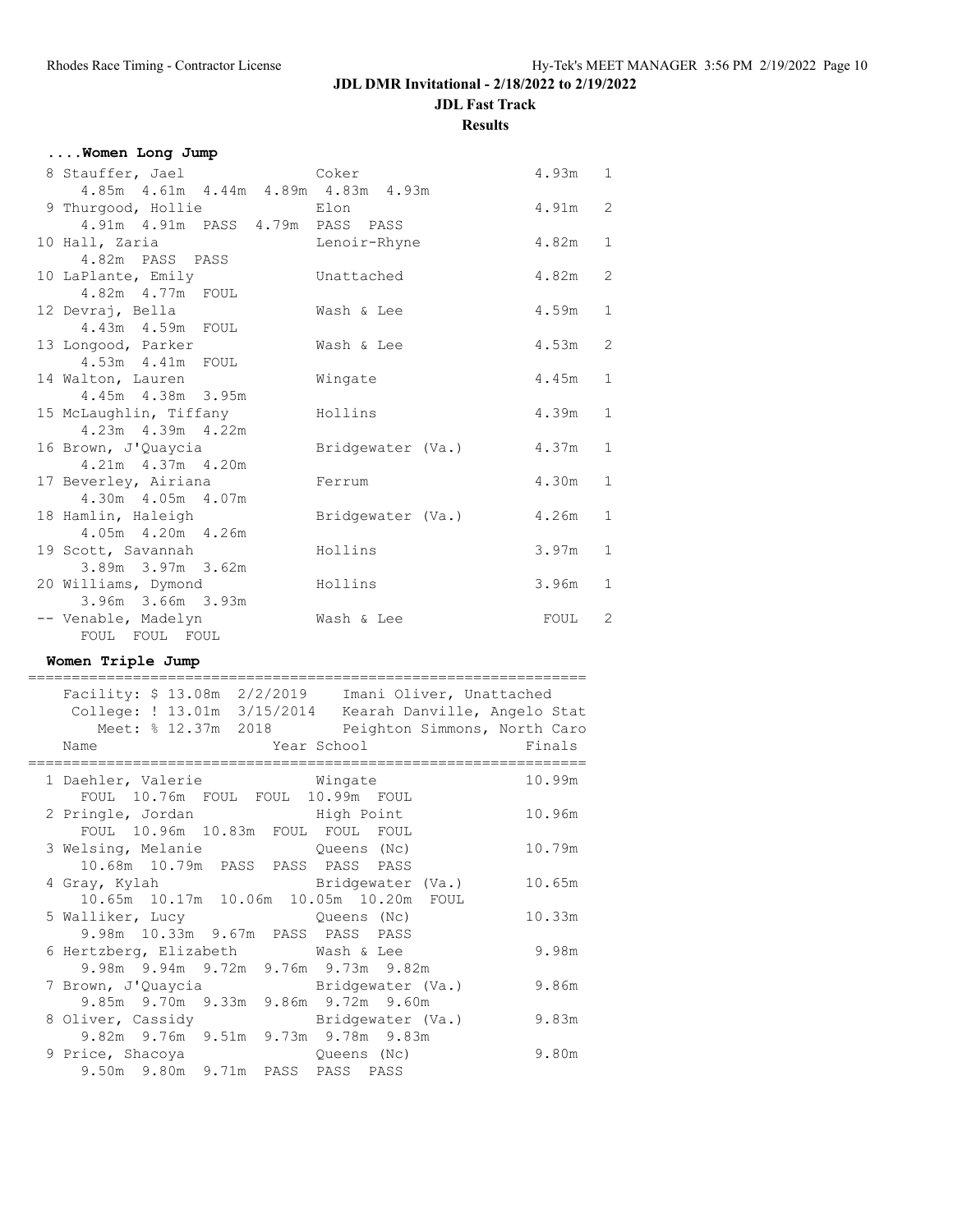**JDL Fast Track**

**Results**

| Women Triple Jump        |              |       |
|--------------------------|--------------|-------|
| 10 Walton, Lauren        | Wingate      | 9.71m |
| FOUL 9.71m 9.61m         |              |       |
| 11 McKinzie, Gabrielle   | Wingate      | 9.37m |
| FOUL 9.20m 9.37m         |              |       |
| 12 Espinoza, Araceli     | Lenoir-Rhyne | 9.13m |
| 9.13m PASS PASS          |              |       |
| -- Longood, Parker       | Wash & Lee   | FOUL  |
| FOUL PASS PASS           |              |       |
| -- Williams, Dymond      | Hollins      | FOUL  |
| FOUL FOUL PASS           |              |       |
| -- Scott, Savannah       | Hollins      | FOUL  |
| <b>FOUL</b><br>FOUL FOUL |              |       |

#### **Women Shot Put**

| Facility: \$ 17.84m 2/8/2020 Raven Saunders, Nike           |                   |        |                |
|-------------------------------------------------------------|-------------------|--------|----------------|
| College: ! 16.29m 3/5/2016  Portious Warren, Central Arizon |                   |        |                |
| Meet: % 16.80m 2017 Amber Monroe, Unattached                |                   |        |                |
| Year School<br>Name                                         |                   | Finals | H#             |
| 1 Dawson, Chanel                                            | Wake Forest       | 14.30m | 2              |
| 13.72m 14.30m FOUL FOUL FOUL FOUL                           |                   |        |                |
| 2 Carlton, Lauryn                                           | Elon              | 13.41m | 2              |
| FOUL FOUL 13.13m FOUL 13.41m FOUL                           |                   |        |                |
| 3 Marsico, Letizia                                          | High Point        | 13.37m | 2              |
| 12.15m FOUL FOUL 13.37m FOUL FOUL                           |                   |        |                |
| 4 Crawford, Danielle                                        | Wingate           | 13.19m | 2              |
| 13.08m  13.06m  12.77m  12.16m  12.73m  13.19m              |                   |        |                |
| 5 Betts, Liana                                              | High Point        | 11.78m | 2              |
| 11.39m FOUL 11.78m FOUL 11.25m 11.57m                       |                   |        |                |
| 6 Wolf, Lilly                                               | High Point        | 11.59m | 2              |
| 11.48m  10.42m  11.51m  10.62m  11.59m  10.77m              |                   |        |                |
| 7 Thurgood, Hollie<br><b>Elon</b>                           |                   | 11.05m | $\mathbf{1}$   |
| FOUL FOUL 11.05m 10.16m 10.32m 10.63m                       |                   |        |                |
| 8 Zunk, Quinlin Mash & Lee                                  |                   | 10.23m | 2              |
| 9.29m  10.23m  8.95m  FOUL  9.82m  9.40m                    |                   |        |                |
|                                                             |                   | 10.07m | $\mathbf{1}$   |
|                                                             |                   |        |                |
| 10 Word, Avery                                              | Emory & Henry     | 9.78m  | $\mathbf{1}$   |
| 9.52m 9.41m 9.78m                                           |                   |        |                |
| 11 Crompton, Lexi                                           | High Point        | 9.71m  | $\overline{2}$ |
| 8.22m 9.71m 9.49m                                           |                   |        |                |
| 12 Bartlett, Summer                                         | Wingate           | 9.69m  | 2              |
| 9.69m 9.03m 7.83m                                           |                   |        |                |
| 13 Thomas, Aaliyah                                          | Pfeiffer          | 9.60m  | $\mathbf{1}$   |
| FOUL FOUL 9.60m                                             |                   |        |                |
| 14 May, Lexie                                               | Wingate           | 9.43m  | $\overline{2}$ |
| FOUL FOUL 9.43m                                             |                   |        |                |
| 15 Kloster, Olivia                                          | Bridgewater (Va.) | 9.36m  | 2              |
| 8.95m 9.36m 9.28m                                           |                   |        |                |
| 16 Brown, Emerson                                           | Lenoir-Rhyne      | 9.32m  | $\mathbf{1}$   |
| 9.05m 8.99m 9.32m                                           |                   |        |                |
| 17 Jones, Elizabeth                                         | Pfeiffer          | 8.94m  | $\mathbf{1}$   |
| 8.94m FOUL 6.89m                                            |                   |        |                |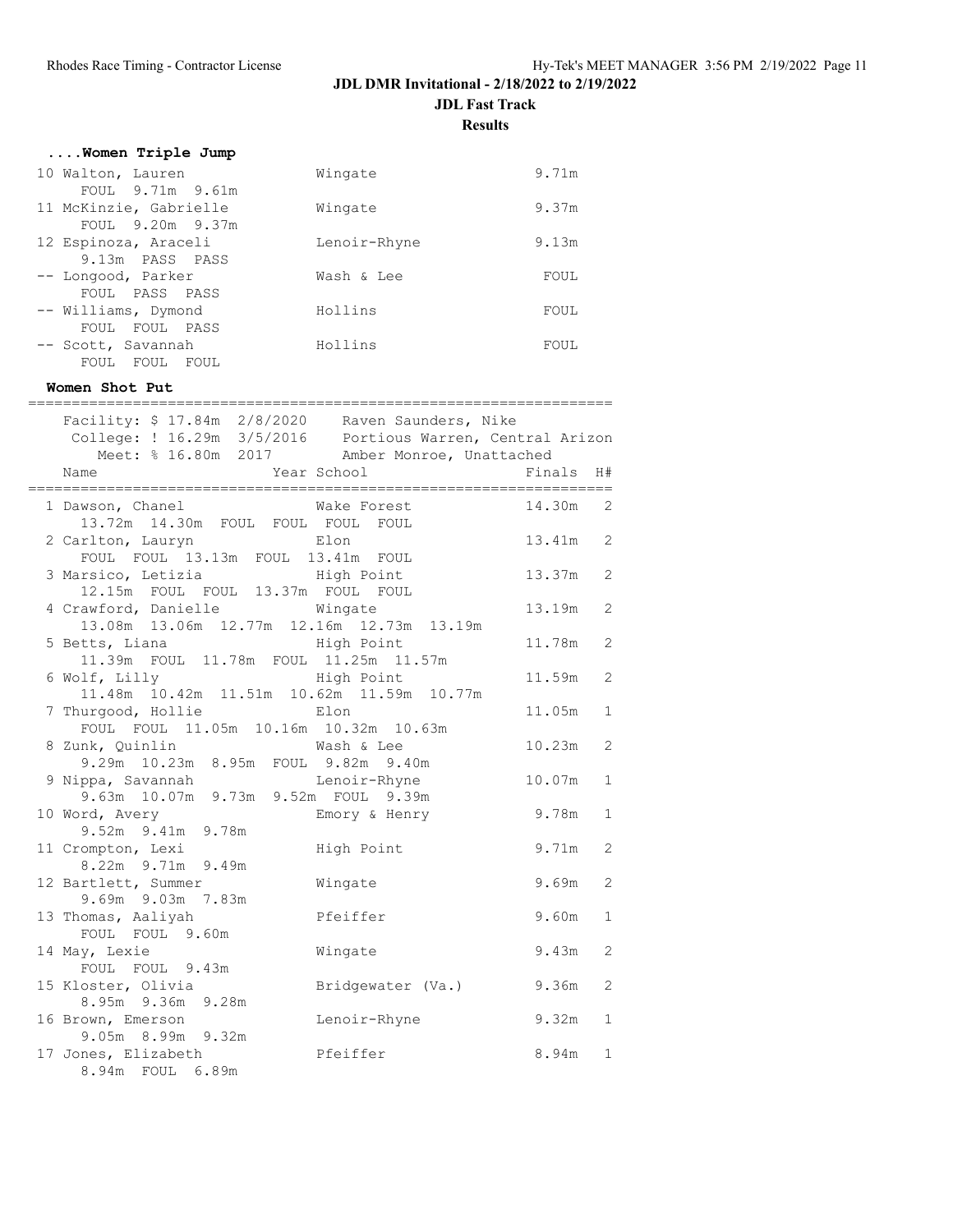**JDL Fast Track**

**Results**

| Women Shot Put             |          |         |  |
|----------------------------|----------|---------|--|
| 18 Wilson, Jade            | Guilford | 8.64m 1 |  |
| $8.49m$ $8.04m$ $8.64m$    |          |         |  |
| 19 Ford, Tonishea          | Pfeiffer | 6.86m 1 |  |
| FOUL FOUL 6.86m            |          |         |  |
| -- McGoogan, Kaitlin       | Elon     | FOUL 2  |  |
| FOUL.<br>- FOUL -<br>FOUL. |          |         |  |

## **Women Weight Throw**

================================================================ Facility: \$ 23.58m 1/29/2016 Amber Campbell, Unattached College: ! 21.18m 2/26/2017 Marthaline Cooper, Winthrop

| Meet: % 23.18m 2017 Amber Campbell, Unattached                              |               |        |
|-----------------------------------------------------------------------------|---------------|--------|
| Year School<br>Name                                                         |               | Finals |
|                                                                             |               |        |
| 1 McGoogan, Kaitlin Kalon                                                   |               | 17.84m |
| 16.99m 17.84m FOUL FOUL FOUL FOUL                                           |               |        |
| 2 Carlton, Lauryn Blon                                                      |               | 17.59m |
| 17.55m  17.59m  15.79m  FOUL  FOUL  17.40m                                  |               |        |
| 3 Andreassen, Katrina Make Forest                                           |               | 15.62m |
| 15.62m FOUL FOUL 15.24m FOUL 15.59m                                         |               |        |
| 4 Platt, Carly Mingate                                                      |               | 15.29m |
| 15.29m  14.96m  14.80m  14.29m  FOUL  FOUL                                  |               |        |
| 5 Strazdite, Kristine and Elon                                              |               | 15.28m |
| 15.07m  14.91m  14.92m  15.08m  FOUL  15.28m                                |               |        |
| 6 Kloster, Olivia biografic Bridgewater (Va.)                               |               | 12.03m |
| 12.03m  11.15m  FOUL  FOUL  11.19m  11.55m                                  |               |        |
| 7 May, Lexie<br>y, Lexie Mingate<br>FOUL 11.04m 10.91m 11.86m 11.15m 11.22m |               | 11.86m |
|                                                                             |               |        |
| 8 Nippa, Savannah Manuel Lenoir-Rhyne                                       |               | 11.22m |
| 11.22m FOUL 11.11m 10.88m 11.09m FOUL                                       |               |        |
| 9 Bartlett, Summer Wingate                                                  |               | 10.67m |
| 10.67m  10.46m  10.61m  9.65m  9.85m  FOUL                                  |               |        |
| 10 Stancell, Alex Pfeiffer                                                  |               | 10.61m |
| 9.84m 10.08m 10.61m                                                         |               |        |
| 11 Shumate-Sutphin, Emma Pfeiffer                                           |               | 10.25m |
| 8.49m 10.25m 9.83m                                                          |               |        |
| 12 Brown, Emerson                                                           | Lenoir-Rhyne  | 9.81m  |
| 9.81m 8.70m 9.01m                                                           |               |        |
| -- Word, Avery                                                              | Emory & Henry | FOUL   |
| FOUL FOUL FOUL                                                              |               |        |
| -- Alexander, Daijah Lynn                                                   | Pfeiffer      | FOUL   |
| FOUL FOUL FOUL                                                              |               |        |

## **Women Distance Medley Elite**

|                       | Facility: \$ 11:04.23 2/15/2019 , Arkansas |
|-----------------------|--------------------------------------------|
|                       | Gregory, Burks Magee, Byrnes, Werner       |
|                       | College: ! 11:04.23 2/15/2019 , Arkansas   |
|                       | Gregory, Burks Magee, Byrnes, Werner       |
| Meet: % 11:04.23 2018 | , Arkansas                                 |
|                       | Gregory, Burks Magee, Byrnes, Werner       |
| School                | Finals H#                                  |
|                       |                                            |
| 1 Va Tech 'A'         | $11:00.205$ 2                              |
| 1) Torino, Leigha     | 2) Price, Star                             |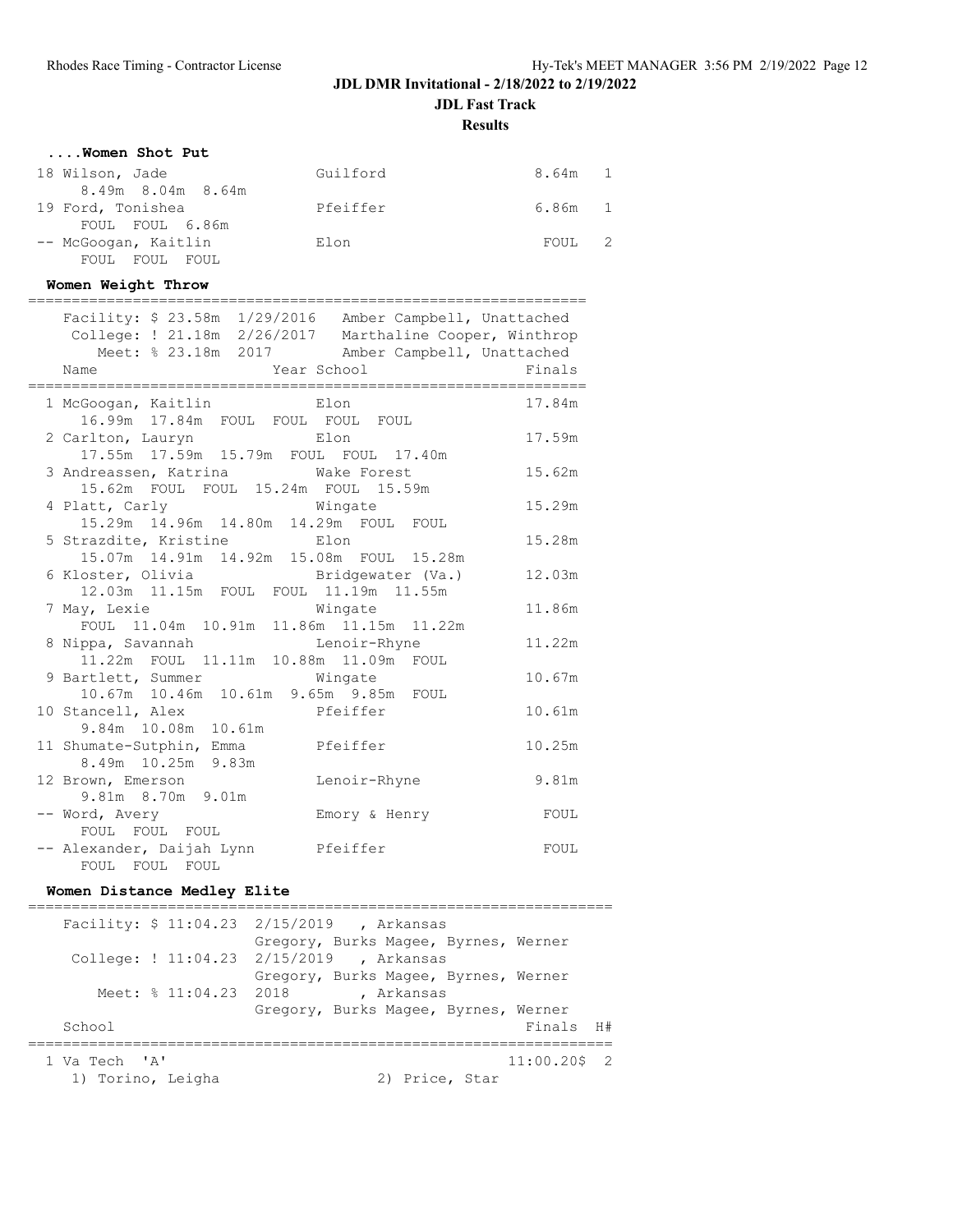**JDL Fast Track**

#### **Results**

#### **....Women Distance Medley Elite**

3) Ballowe, Hannah 1) Heisterman, Ma 3) Gibson, Anna 1) Bush, Samantha 3) Vess, Anna 1) Gearing, Jenna 3) Schwinghamer, 1) Appleton, Margo 3) Sabbakhan, Alah 1) Hansen, Carlee 3) Paige, Makayla 1) Jackson, Hayle 3) Keane, Jo-Laure 1) Jensen, Grace 3) Shelby, Taiya 1) Ullom, Madaline 3) Tachinski, Vic 1) O'Connell, Kay 3) Fazio, Brooke 1) Convery, Megha 3) Bachmann, Made. 1) Catsimanes, Hana (2) Giudice, Laura 3) Hutchins, Aleeya 4) Curtis-Collins, Mackenna -- Unattached 'A' DNF 2 -- New Balance 'A' DNF 1

#### **Women 800 Meter Run Seeded**

| Facility: $$1:59.26$ 2/2/2019<br>College: ! 2:03.31 2/4/2017<br>Meet: % 2:09.80 2019<br>Name                                                                             | Ajee' Wilson, adidas<br>Emma Kuntz, Furman<br>Year School                                                 | Hanna Green, Virginia Tech<br>Finals                                                                         |
|--------------------------------------------------------------------------------------------------------------------------------------------------------------------------|-----------------------------------------------------------------------------------------------------------|--------------------------------------------------------------------------------------------------------------|
| 1 Galvydyte, Gabija<br>2 Giesing, Isabella<br>3 Jaworski, Brooke<br>4 Tobias, Valery<br>5 Thomas, Carley<br>6 Heisterman, Madison<br>7 Gibson, Anna<br>8 Segrave, Hannah | Oklahoma State<br>Umass Lowell<br>Texas<br>Texas<br>Washington<br>Washington<br>Washington<br>New Balance | 2:05.22%<br>2:05.78%<br>2:06.66%<br>2:06.67%<br>2:07.10%<br>2:07.85%2:07.844<br>2:07.85% 2:07.845<br>2:10.08 |

| 3) Ballowe, Hannah       |    | 4) Butler, Lindsey       |              |
|--------------------------|----|--------------------------|--------------|
| 2 Washington 'A'         |    | 11:04.73                 | 1            |
| 1) Heisterman, Madison   |    | 2) Thomas, Carley        |              |
| 3) Gibson, Anna          |    | 4) Schadler, Allie       |              |
| 3 NC State 'A'           |    | 11:05.85                 | 1            |
| 1) Bush, Samantha        |    | 2) Griffin, Jada         |              |
| 3) Vess, Anna            |    | 4) Shaw, Savannah        |              |
| 4 Kentucky 'A'           |    | 11:05.86                 | $\mathbf{1}$ |
| 1) Gearing, Jenna        |    | 2) Miles, Dajour         |              |
| 3) Schwinghamer, Jenna   |    | 4) Herman, Tori          |              |
| 5 Virginia 'A'           |    | 11:07.12                 | 1            |
| 1) Appleton, Margot      |    | 2) Seaman, Jada          |              |
| 3) Sabbakhan, Alahna     |    | 4) Barnett, Mia          |              |
| 6 North Carolina 'A'     |    | 11:08.72                 | 2            |
| 1) Hansen, Carlee        |    | 2) Hernandez, Alyssa     |              |
| 3) Paige, Makayla        |    | 4) Parks, Taryn          |              |
| 7 West Virginia 'A'      |    | 11:14.11                 | 2            |
| 1) Jackson, Hayley       |    | 2) Williamson, Cassandra |              |
| 3) Keane, Jo-Lauren      |    | 4) McCabe, Ceili         |              |
| 8 Vanderbilt 'A'         |    | 11:14.47                 | 1            |
| 1) Jensen, Grace         |    | 2) Brown, Kaira          |              |
| 3) Shelby, Taiya         |    | 4) Eck, Caroline         |              |
| 9 Penn State 'A'         |    | 11:15.30                 | 2            |
| 1) Ullom, Madaline       |    | 2) Goldstein, Zoey       |              |
| 3) Tachinski, Victoria   | 4) | Johnson, Allison         |              |
| 10 Richmond 'A'          |    | 11:21.53                 | 2            |
| 1) O'Connell, Kayla      |    | 2) Helbling, Rachel      |              |
| 3) Fazio, Brooke         | 4) | Stockman, Elizabeth      |              |
| 11 Boston University 'A' |    | 11:24.42                 | 2            |
| 1) Convery, Meghan       |    | 2) Phillips, Noelani     |              |
| 3) Bachmann, Madeline    |    | 4) Claeson, Andrea       |              |
| 12 Wake Forest 'A'       |    | 11:41.23                 | $\mathbf{1}$ |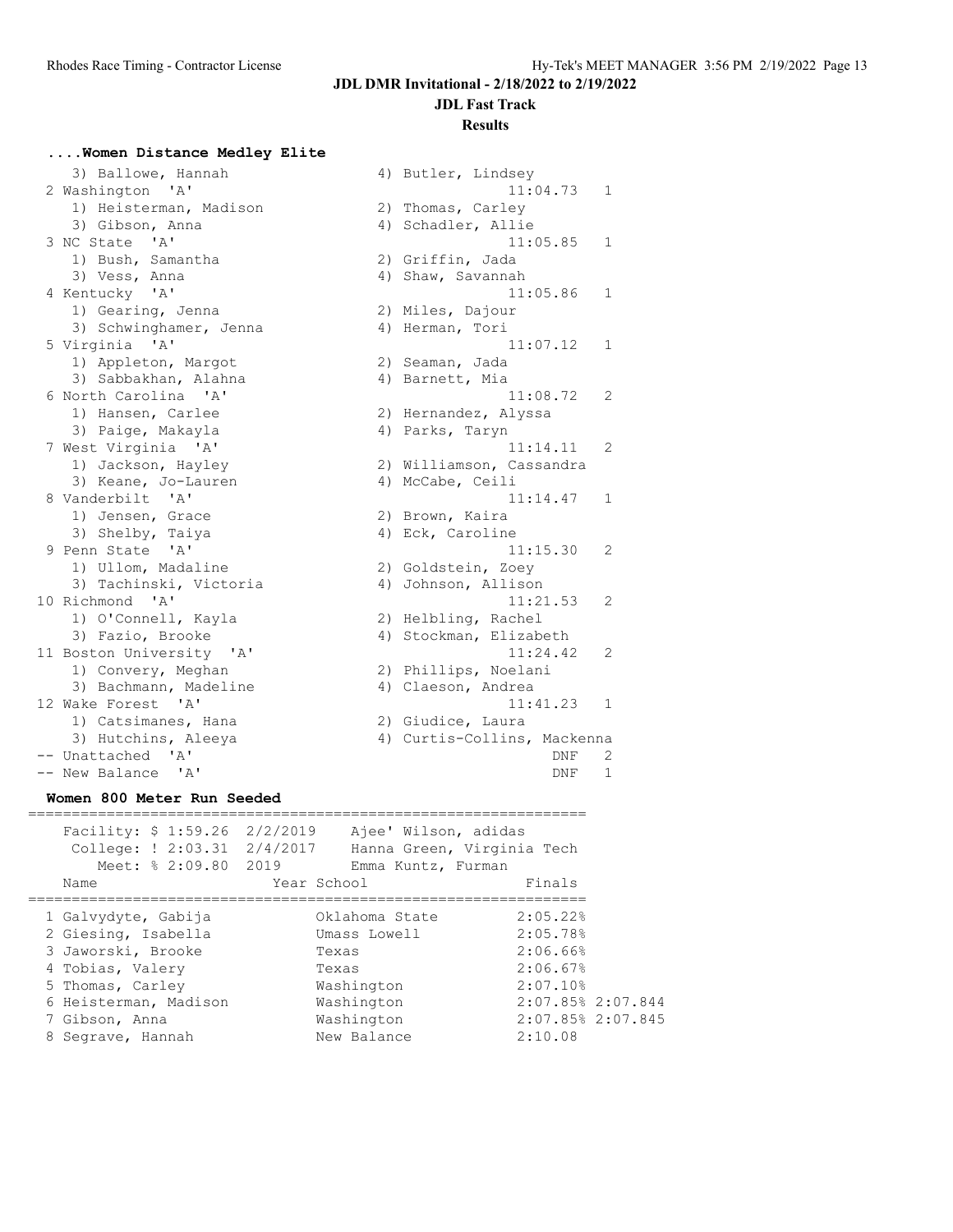**JDL Fast Track**

**Results**

| Facility: \$ 4:22.66 1/31/2015 Shannon Rowbury, Nike Orego<br>College: ! 4:36.10 2/18/2017 Grace Barnett, Clemson<br>Meet: % 4:36.10 2017 Grace Barnett, Clemson<br>Name | Year School                                                   | Finals  |                |              |
|--------------------------------------------------------------------------------------------------------------------------------------------------------------------------|---------------------------------------------------------------|---------|----------------|--------------|
| 1 Ramsden, Maia                                                                                                                                                          | Harvard                                                       | 4:39.27 |                |              |
| 2 Juul, Anna                                                                                                                                                             | Harvard                                                       | 4:39.62 |                |              |
| 3 Goldstein, Abbe                                                                                                                                                        | New Mexico                                                    | 4:42.27 |                |              |
| 4 Richards, Kaley                                                                                                                                                        | Umass Lowell                                                  | 4:42.53 |                |              |
| 5 Thorner, Elise                                                                                                                                                         | New Mexico                                                    | 4:43.01 |                |              |
| 6 Schadler, Allie                                                                                                                                                        | Washington                                                    | 4:46.45 |                |              |
| 7 Menghini, Melissa                                                                                                                                                      | Missouri                                                      | 4:52.86 |                |              |
| 8 Cohen, Adva                                                                                                                                                            | New Mexico                                                    | 4:53.59 |                |              |
| -- Mihas, Marianne                                                                                                                                                       | Harvard                                                       | DNF     |                |              |
| Men 60 Meter Dash                                                                                                                                                        |                                                               |         |                |              |
| Facility: $$6.61$ 2016<br>College: ! 6.62 3/5/2016  Keitavious Walter, Hinds CC<br>Meet: % 6.70 2018                                                                     | R Gittens/S McLean /J Mitchell,<br>Daniel Estrada, Unattached |         |                |              |
| Name                                                                                                                                                                     | Year School                                                   | Prelims | H#             |              |
| Preliminaries                                                                                                                                                            |                                                               |         |                |              |
| 1 Nash, Gabe                                                                                                                                                             | Unattached                                                    | 6.86Q   | 2              |              |
| 2 Rowe, Rodney                                                                                                                                                           | Usa                                                           | 6.87Q   | $\mathbf{1}$   |              |
| 3 Bent, Andre                                                                                                                                                            | Campbell                                                      | 6.990   | 4              |              |
| 4 Clark, Isaiah                                                                                                                                                          | Ferrum                                                        | 7.02Q   | 5              |              |
| 5 Dirks, Keasean                                                                                                                                                         | Louisburg College                                             | 7.03Q   | 3              |              |
| 6 Clark, Jaden                                                                                                                                                           | Ferrum                                                        | 7.12q   | $\mathbf{1}$   |              |
| 7 Bent, Cameron                                                                                                                                                          | Campbell                                                      | 7.15q   | $\mathsf 3$    |              |
| 8 Payne, Jordan                                                                                                                                                          | Lenoir-Rhyne                                                  | 7.16q   | 2              |              |
| 9 Fauntleroy, Kennedy                                                                                                                                                    | Bridgewater (Va.)                                             | 7.20    | $\mathbf{1}$   |              |
| 10 alexander, trevel                                                                                                                                                     | Guilford                                                      | 7.21    | 4              |              |
| 11 Clanton, Kyle                                                                                                                                                         | Bridgewater (Va.)                                             |         |                | 7.23 4 7.224 |
| 12 Ellerbe, Joshua                                                                                                                                                       | Ferrum                                                        | 7.23    |                | 5 7.227      |
| 13 Nwaneri, Elvis                                                                                                                                                        |                                                               | 7.28    |                |              |
|                                                                                                                                                                          | Southern Virginia                                             |         | 1              |              |
| 14 Campbell, Keyshawn                                                                                                                                                    | Pfeiffer                                                      | 7.32    | 5              |              |
| 15 Sumner, Malekei                                                                                                                                                       | Lenoir-Rhyne                                                  | 7.34    | 2              |              |
| 16 Jones-Benson, Tyrone                                                                                                                                                  | Unattached                                                    | 7.35    | 4              |              |
| 17 Cobler, Bryce                                                                                                                                                         | Emory & Henry                                                 | 7.42    |                | 3 7.414      |
| 18 Jones, Devin                                                                                                                                                          | Lenoir-Rhyne                                                  | 7.42    |                | 3 7.420      |
| 19 Bey, Ky'Mani                                                                                                                                                          | Wingate                                                       | 7.43    | 2              |              |
| 20 Nulty, Thomas                                                                                                                                                         | Wingate                                                       | 7.44    | $\overline{2}$ |              |
| 21 hunter, Jamaal                                                                                                                                                        | Guilford                                                      | 7.45    |                | 4 7.444      |
| 22 Reid, Dennis                                                                                                                                                          | Unattached                                                    | 7.45    |                | 4 7.448      |
| 23 Bryant, D'Andre                                                                                                                                                       | Pfeiffer                                                      | 7.54    | 5              |              |
| 24 Maung, Zin                                                                                                                                                            | Unc-Greensboro                                                | 7.56    | 5              |              |
| 25 Nicholas, Nakeem                                                                                                                                                      | Pfeiffer                                                      | 7.58    | $\overline{4}$ |              |
| 26 Anderson, Christopher                                                                                                                                                 | Ferrum                                                        | 7.64    | 2              |              |
| 27 Ross, Luis                                                                                                                                                            | NC Wesleyan                                                   | 7.66    |                | 3 7.651      |
| 28 Williams, Khalid                                                                                                                                                      | Emory & Henry                                                 | 7.66    |                | 4 7.656      |
| 29 Schofield, Raheem                                                                                                                                                     | Unattached                                                    | 7.76    | 5              |              |
| 30 Tarver, Robert                                                                                                                                                        | Ferrum                                                        | 8.00    | $\mathbf{1}$   |              |
| 31 Miguel, Bryce                                                                                                                                                         | Unattached                                                    | 8.06    | 3              |              |
| 32 Williams-Mclaren, Kemar                                                                                                                                               | Guilford                                                      | 8.09    | $\mathbf 1$    |              |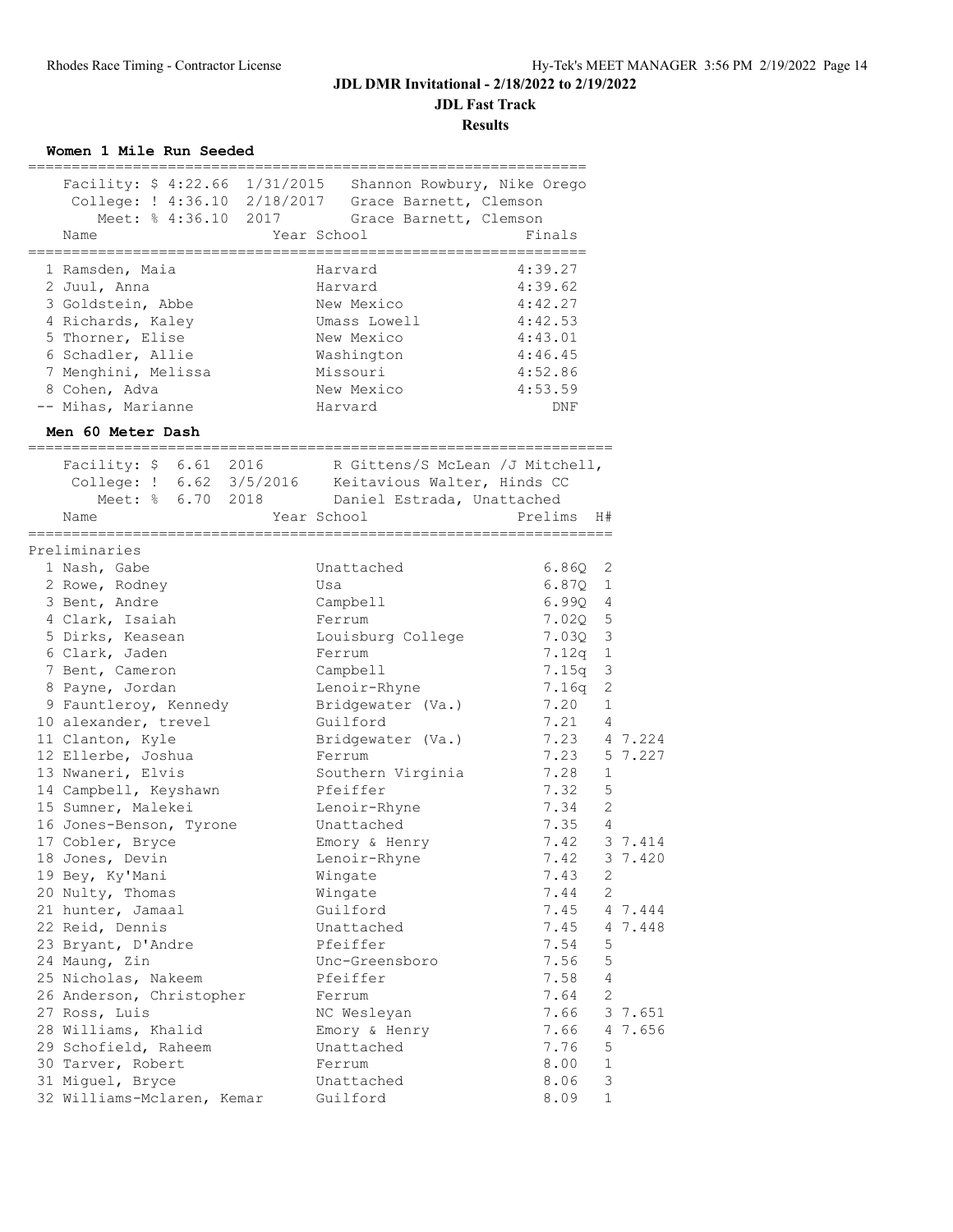**....Men 60 Meter Dash**

# **JDL DMR Invitational - 2/18/2022 to 2/19/2022 JDL Fast Track**

**Results**

|        | 33 McArthur, Owen<br>34 Rice, Darren                  |              | Unc-Greensboro<br>Southern Virginia                                                                                                                                                  | 8.12<br>9.14   | 5<br>5                  |  |
|--------|-------------------------------------------------------|--------------|--------------------------------------------------------------------------------------------------------------------------------------------------------------------------------------|----------------|-------------------------|--|
|        | Men 60 Meter Dash                                     |              |                                                                                                                                                                                      |                |                         |  |
|        | ===================<br>Facility: \$ 6.61 2016<br>Name |              | ===========================<br>R Gittens/S McLean /J Mitchel<br>College: ! 6.62 3/5/2016  Keitavious Walter, Hinds CC<br>Meet: % 6.70 2018 Daniel Estrada, Unattached<br>Year School | Finals         |                         |  |
|        |                                                       | ============ |                                                                                                                                                                                      |                |                         |  |
| Finals | 1 Nash, Gabe<br>2 Bent, Andre                         |              | Unattached<br>Campbell                                                                                                                                                               | 6.83<br>6.89   |                         |  |
|        | 3 Rowe, Rodney                                        |              | Usa                                                                                                                                                                                  | 6.94           |                         |  |
|        | 4 Dirks, Keasean                                      |              | Louisburg College                                                                                                                                                                    | 6.98           |                         |  |
|        | 5 Bent, Cameron<br>6 Clark, Isaiah                    |              | Campbell                                                                                                                                                                             | 7.08<br>7.10   |                         |  |
|        | 7 Clark, Jaden                                        |              | Ferrum<br>Ferrum                                                                                                                                                                     | 7.12           |                         |  |
|        | 8 Payne, Jordan                                       |              | Lenoir-Rhyne                                                                                                                                                                         | 7.19           |                         |  |
|        |                                                       |              |                                                                                                                                                                                      |                |                         |  |
|        | Men 200 Meter Dash                                    |              |                                                                                                                                                                                      |                |                         |  |
|        | Facility: \$ 21.08 3/15/2014                          |              | Lamar Hargrove, Tiffin<br>College: ! 21.08 3/15/2014 Lamar Hargrove, Tiffin                                                                                                          |                |                         |  |
|        | Meet: % 21.58 2014<br>Name                            |              | Anthony Bynum, Charlotte<br>Year School                                                                                                                                              | Finals         | H#                      |  |
|        |                                                       |              |                                                                                                                                                                                      |                |                         |  |
|        | 1 Dirks, Keasean                                      |              | Louisburg College                                                                                                                                                                    | 22.74          | 3                       |  |
|        | 2 Clark, Isaiah                                       |              | Ferrum                                                                                                                                                                               | 22.87          | 4                       |  |
|        | 3 Hamm, Michael                                       |              | Ferrum                                                                                                                                                                               | 22.98          | 2                       |  |
|        | 4 Avalos, Kaegan                                      |              | Bridgewater (Va.)                                                                                                                                                                    | 23.07 2        |                         |  |
|        | 5 Clark, Jaden                                        |              | Ferrum                                                                                                                                                                               | 23.11          | $\overline{\mathbf{3}}$ |  |
|        | 6 Clanton, Kyle                                       |              | Bridgewater (Va.)                                                                                                                                                                    | 23.18          | $\overline{4}$          |  |
|        | 7 Payne, Jordan                                       |              | Lenoir-Rhyne                                                                                                                                                                         | 23.23 2        |                         |  |
|        | 8 Campbell, Keyshawn                                  |              | Pfeiffer                                                                                                                                                                             | 23.37 2 23.370 |                         |  |
|        | 8 Schittenhelm, Mark                                  |              | Queens (Nc)                                                                                                                                                                          | 23.37 5 23.370 |                         |  |
|        | 10 Oglesby, Hayden                                    |              | Emory & Henry<br>Pfeiffer                                                                                                                                                            | 23.53<br>23.54 | - 5<br>2                |  |
|        | 11 Brown, Tasker<br>12 Moon, Aaron                    |              |                                                                                                                                                                                      | 23.73          | 9                       |  |
|        | 13 Yeboah, Zedrick                                    |              | Bridgewater (Va.)<br>Emory & Henry                                                                                                                                                   | 23.89          | 7                       |  |
|        | 14 Colson, Tevin                                      |              | Pfeiffer                                                                                                                                                                             | 23.90          | $\overline{4}$          |  |
|        | 15 Ellerbe, Joshua                                    |              | Ferrum                                                                                                                                                                               | 24.04          | 3                       |  |
|        | 16 Abdur-Rahim, Amir                                  |              | Guilford                                                                                                                                                                             | 24.21          | 5                       |  |
|        | 17 Cobler, Bryce                                      |              | Emory & Henry                                                                                                                                                                        | 24.32          | 8                       |  |
|        | 18 Jones, Devin                                       |              | Lenoir-Rhyne                                                                                                                                                                         | 24.41          | 7                       |  |
|        | 19 Sheets, Michael                                    |              | Bridgewater (Va.)                                                                                                                                                                    | 24.43          | 10                      |  |
|        | 20 Mcken, Shamar                                      |              | Unattached                                                                                                                                                                           | 24.57          | 5                       |  |
|        | 21 Nwaneri, Elvis                                     |              | Southern Virginia                                                                                                                                                                    | 24.60          | 8                       |  |
|        | 22 Nicholas, Nakeem                                   |              | Pfeiffer                                                                                                                                                                             | 24.65          | $\mathsf 9$             |  |
|        | 23 Williams, Khalid                                   |              | Emory & Henry                                                                                                                                                                        | 24.77          | $\,8\,$                 |  |
|        | 24 hunter, Jamaal                                     |              | Guilford                                                                                                                                                                             | 24.79          | 6                       |  |
|        | 25 Schofield, Raheem                                  |              | Unattached                                                                                                                                                                           | 24.96          | 6                       |  |
|        | 26 Maung, Zin                                         |              | Unc-Greensboro                                                                                                                                                                       | 25.06          | 9                       |  |
|        | 27 Ross, Luis                                         |              | NC Wesleyan                                                                                                                                                                          | 25.12          | 3                       |  |
|        | 28 Pineiro, Alberto                                   |              | Ferrum                                                                                                                                                                               | 25.17          | 8                       |  |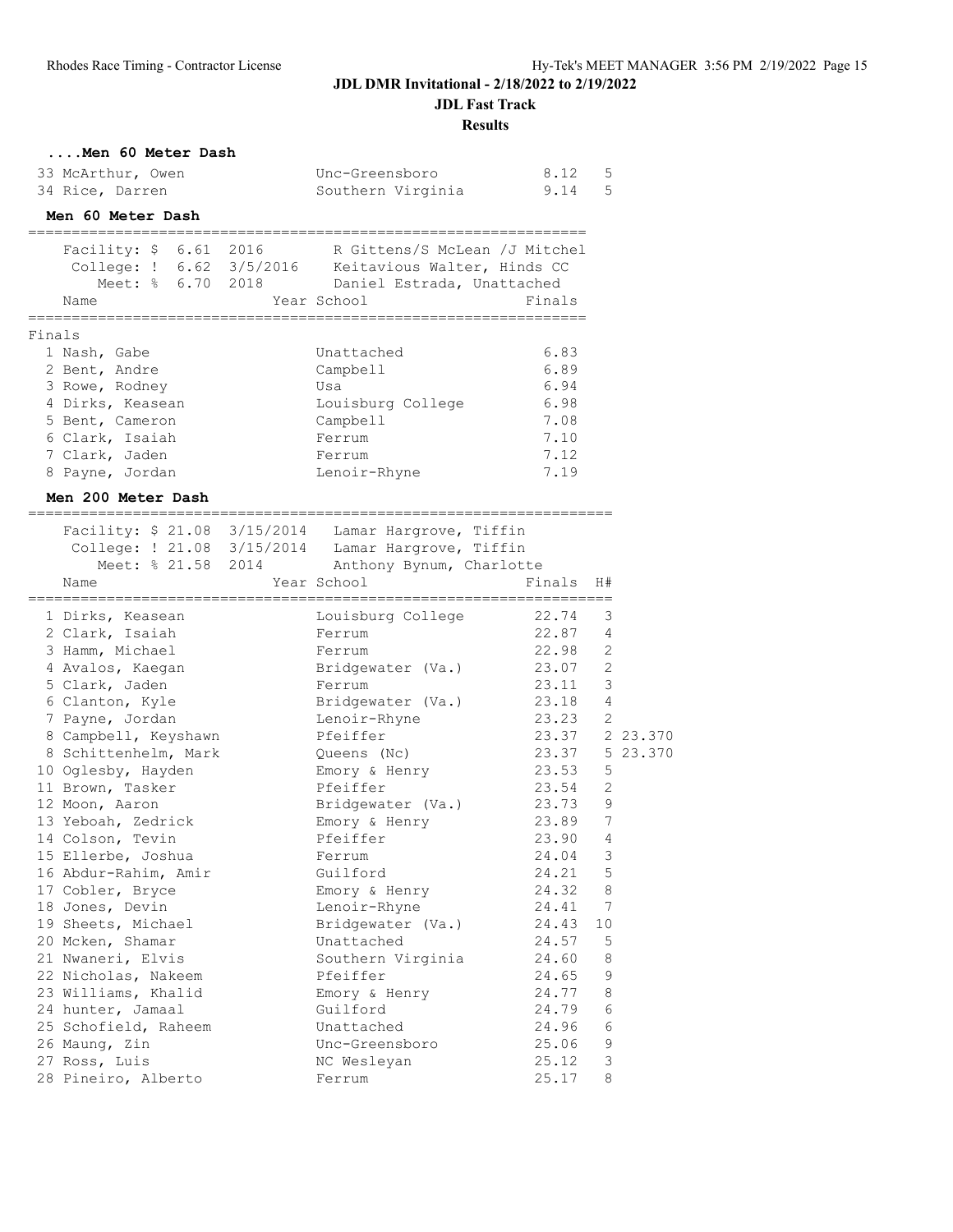**Results**

# **....Men 200 Meter Dash**

| Pfeiffer       | 25.48 | 12  |
|----------------|-------|-----|
| Queens (Nc)    | 25.58 | - 6 |
| Unattached     | 25.79 | 10  |
| Unc-Greensboro | 25.87 | 11  |
| Wash & Lee     | 25.97 | 12  |
| Unc-Greensboro | 26.07 | 11  |
| Unattached     | 26.58 | 10  |
| Guilford       | 26.61 | 11  |
| Unc-Greensboro | 26.72 | 12  |
|                |       |     |

#### **Men 400 Meter Dash**

|                                | Facility: \$ 46.81 2/25/2012 Dane Hyatt, Unattached         |         |                |
|--------------------------------|-------------------------------------------------------------|---------|----------------|
|                                | College: ! 47.24 2/25/2012    Josh Edmonds, St. Augustine's |         |                |
| Meet: % 47.33 2019             | Trequan Barnes, Norfolk State                               |         |                |
| Name<br>====================== | Year School                                                 | Finals  | H#             |
| 1 Shimukowa, Charles           | Mtn South Elite                                             | 50.16   | 1              |
| 2 Hamm, Michael                | Ferrum                                                      | 51.48   | 2              |
| 3 Dracon, Doug                 | Wash & Lee                                                  | 51.69   | 4              |
| 4 Brown, Tasker                | Pfeiffer                                                    | 51.85   | $\mathbf{1}$   |
| 5 Allen, Tico                  | Wingate                                                     | 51.96   | $\overline{c}$ |
| 6 Moore, Roman                 | Southern Virginia                                           | 52.12   | 5              |
| 7 Oglesby, Hayden              | Emory & Henry                                               | 52.28   | 5              |
| 8 Franklin, Chase              | Wingate                                                     | 52.55   | $\overline{4}$ |
| 9 Tuttle, Kam                  | Louisburg College                                           | 52.58   | $\mathcal{S}$  |
| 10 Stamp, Camren               | Unattached                                                  | 52.86   | $\overline{4}$ |
| 11 Tiller, Joshua              | Wingate                                                     | 53.03   | $\mathbf{1}$   |
| 12 de la Cruz, Daniel          | Southern Virginia                                           | 53.23   | $\epsilon$     |
| 13 Colson, Tevin               | Pfeiffer                                                    | 53.24   | $\mathcal{E}$  |
| 14 Yeboah, Zedrick             | Emory & Henry                                               | 53.26   | 5              |
| 15 Kasischke, Wilson           | Wash & Lee                                                  | 53.39   | 5              |
| 16 Oettl, Raphael              | Davidson                                                    | 53.46   | $\mathbf{1}$   |
| 17 Philpot, Dominick           | Ferrum                                                      | 53.62   | 3              |
| 18 Kennedy, Jonathan           | Unattached                                                  | 53.71   | 4              |
| 19 Strachan, Trent             | High Point                                                  | 53.76   | $\overline{c}$ |
| 20 Rolle, Dionysius            | Queens (Nc)                                                 | 54.51   | $\overline{c}$ |
| 21 McKenna, Ryan               | Wash & Lee                                                  | 54.55   | 6              |
| 22 Shaffer, Seth               | Ferrum                                                      | 54.76   | $\overline{4}$ |
| 23 Sheets, Michael             | Bridgewater (Va.)                                           | 54.95   | $\overline{c}$ |
| 24 Abdur-Rahim, Amir           | Guilford                                                    | 54.99   | $\sqrt{ }$     |
| 25 Harris, Michael             | Wingate                                                     | 55.97   | $\,8\,$        |
| 26 Wilson, Da'Shawn            | Bridgewater (Va.)                                           | 56.68   | 7              |
| 27 Alderman, Cy                | Bridgewater (Va.)                                           | 57.14   | $6\,$          |
| 28 Ashby, Hayden               | Southern Virginia                                           | 57.15   | 7              |
| 29 Payeur, Ben                 | Queens (Nc)                                                 | 57.36   | 6              |
| 30 Williams, Khalid            | Emory & Henry                                               | 57.96   | $\,8\,$        |
| 31 Hairston Jr, Rennie         | Unattached                                                  | 59.81   | 8              |
| 32 Covington, Antoine          | Ferrum                                                      | 1:04.10 | 8              |
| 33 Davis, Jacob                | Guilford                                                    | 1:04.81 | 8              |
| -- Ivory, Jeremiah             | Pfeiffer                                                    | DNF     | 7              |
| -- Lepkowski, Anthony          | Wingate                                                     | DNF     | 6              |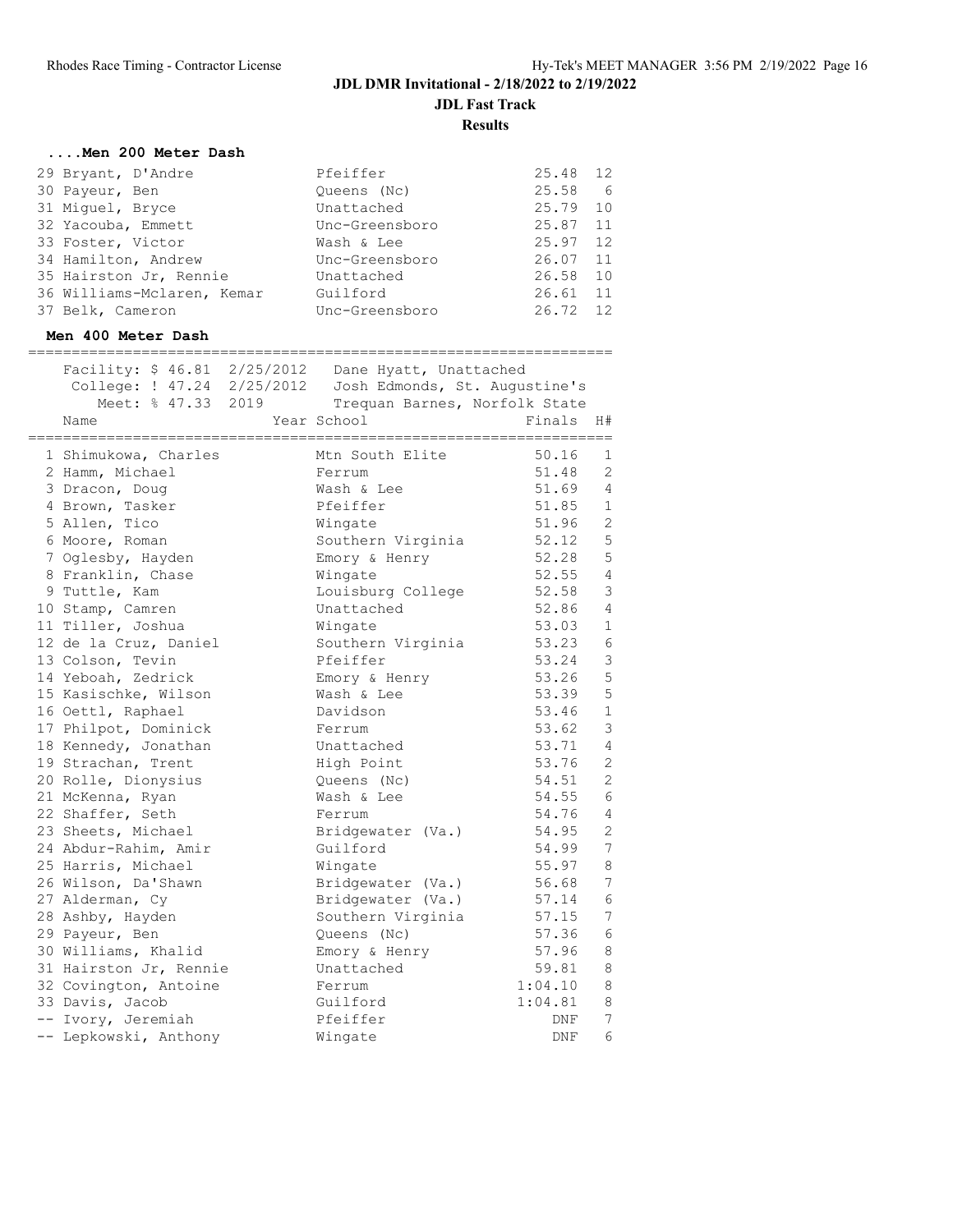**JDL Fast Track**

**Results**

**Men 800 Meter Run**

| Facility: \$ 1:45.92 2/2/2019 Clayton Murphy, Nike Oregon Pr |                        |                                                         |                    |                     |
|--------------------------------------------------------------|------------------------|---------------------------------------------------------|--------------------|---------------------|
|                                                              |                        | College: ! 1:48.94 2/4/2017 Eliud Rutto, Mid Tenn State |                    |                     |
|                                                              |                        | Meet: % 1:50.09 2016 Jake Burton, Florida State         |                    |                     |
| Name                                                         |                        | Year School                                             | Finals             | H#                  |
|                                                              |                        |                                                         | __________________ |                     |
| 1 Bemis, Ethan                                               |                        | Catawba                                                 | 1:54.94            | 1                   |
| 2 Gordon Sniffen, Ben                                        |                        | Davidson                                                | 1:55.54            | $\mathbf{1}$        |
| 3 Rhymer, Everette                                           |                        | Catawba                                                 | 1:56.43            | 2                   |
| 4 Moore, Zach                                                |                        | Wash & Lee                                              | 1:57.65            | $\mathbf{1}$        |
|                                                              |                        |                                                         |                    |                     |
| 5 Czisnik, Till                                              |                        | Lenoir-Rhyne                                            | 1:58.04            | $\mathbf{2}$        |
| 6 Tune, William                                              |                        | Richmond                                                | 1:58.37            | $\mathbf{2}$        |
| 7 Dixon, James                                               |                        | Wash & Lee                                              | 1:58.47            | $\,1\,$             |
| 8 Incardona, Sean                                            |                        | Lenoir-Rhyne                                            | 1:59.49            | $\mathfrak{Z}$      |
| 9 Scheid, Luke                                               |                        | Flagler                                                 | 1:59.90            | $\,1\,$             |
| 10 Aris, Ben                                                 |                        | Wingate                                                 | 2:00.19            | $\mathbf{2}$        |
| 11 Meyer, Quin                                               |                        | Southern Virginia                                       | 2:00.65            | $\mathfrak{Z}$      |
| 12 Brychta, Jiri                                             |                        | Queens (Nc)                                             | 2:00.91            | $\mathfrak{Z}$      |
| 13 Martinez, Leonardo                                        |                        | Lenoir-Rhyne                                            | 2:01.39            | $\mathbf{2}$        |
| 14 Varney, Bowen                                             |                        | Bridgewater (Va.)                                       | 2:01.68            | $\mathfrak{Z}$      |
| 15 Bauer, Matthew                                            |                        | Louisburg College                                       | 2:01.72            | $\mathfrak{Z}$      |
| 16 Tyndale, Jake                                             |                        | Wingate                                                 | 2:02.11            | $\overline{c}$      |
| 17 Williams, Grant                                           |                        | Lynchburg                                               | 2:02.95            | $\mathfrak{Z}$      |
| 18 Johnson, Mitchell                                         |                        | Southern Virginia                                       | 2:03.34            | $\sqrt{4}$          |
| 19 McKee, Chase                                              |                        | Flagler                                                 | 2:03.46            | $\mathfrak{Z}$      |
| 20 Short, Joseph                                             |                        | Southern Virginia                                       | 2:03.63            | $\sqrt{4}$          |
| 21 Fowler, William                                           |                        | Lynchburg                                               |                    | $\mathcal{S}$       |
| 22 Verrett, Connor                                           |                        | Wash & Lee                                              |                    | $\sqrt{4}$          |
| 23 Hickman, Harrison                                         |                        |                                                         |                    | $\overline{4}$      |
| 24 Tate Jr., Kevin                                           | Lenoir-Rhyne<br>Ferrum |                                                         | 2:05.14<br>2:06.37 | $\overline{4}$      |
| 25 Todd, Matthew                                             |                        |                                                         | 2:06.79            | $\mathfrak{Z}$      |
| 26 Norcross, Denver                                          | Wash & Lee             |                                                         | 2:09.58            | $\sqrt{4}$          |
| 27 Warden, Nate                                              |                        | Southern Virginia<br>Guilford                           | 2:12.96            | 5                   |
|                                                              |                        |                                                         |                    |                     |
| 28 Smyre, Zachary                                            |                        | Wingate                                                 | 2:13.00            | 5<br>$\overline{4}$ |
| 29 Guy, Jacob-Kurtis                                         |                        | Wingate                                                 | 2:17.00            |                     |
| 30 Emig, Tyrel                                               |                        | Flagler                                                 | 2:17.00            | $\overline{4}$      |
| 31 Barungi, Philly                                           |                        | NC Wesleyan                                             | 2:17.53            | $\sqrt{2}$          |
| 32 Swaney, Noah                                              |                        | Ferrum                                                  | 2:17.99            | 5                   |
| 33 Garcia, Roy                                               |                        | Ferrum                                                  | 2:25.40            | $\sqrt{4}$          |
| 34 Hanrahan, Jackson                                         |                        | Pfeiffer                                                | 2:25.63            | 5                   |
| 35 Dilaurio, Jake                                            |                        | Ferrum                                                  | 2:26.69            | 5                   |
| 36 Crouch, Greyson                                           |                        | Ferrum                                                  | 2:26.86            | 5                   |
| 37 Crane, Zach                                               |                        | Guilford                                                | 2:27.67            | $\mathsf S$         |
| 38 Gao, Richard                                              |                        | Lenoir-Rhyne                                            | 2:28.72            | $\mathsf S$         |
| 39 Rice, Alex                                                |                        | Guilford                                                | 2:47.95            | 5                   |
| Men 1 Mile Run                                               |                        |                                                         |                    |                     |
|                                                              |                        |                                                         |                    |                     |
| Facility: \$ 3:53.85 2/3/2018                                |                        | Edward Cheserek, Skechers                               |                    |                     |
| College: ! 3:58.96 2/5/2022                                  |                        | Crayton Carrozza, Texas                                 |                    |                     |
| Meet: % 4:02.25 2016                                         |                        | Graham Crawford, NC State                               |                    |                     |
| Name                                                         |                        | Year School                                             | Finals             | H#                  |
|                                                              |                        |                                                         |                    |                     |
| 1 Schindel, Jake                                             |                        | Richmond                                                | 4:17.65            | 1                   |
| 2 McCroy, Connor                                             |                        | Lynchburg                                               | 4:20.56            | 2                   |
| 3 Miller, Andrew                                             |                        | Elon                                                    | 4:21.08            | $\mathbf{1}$        |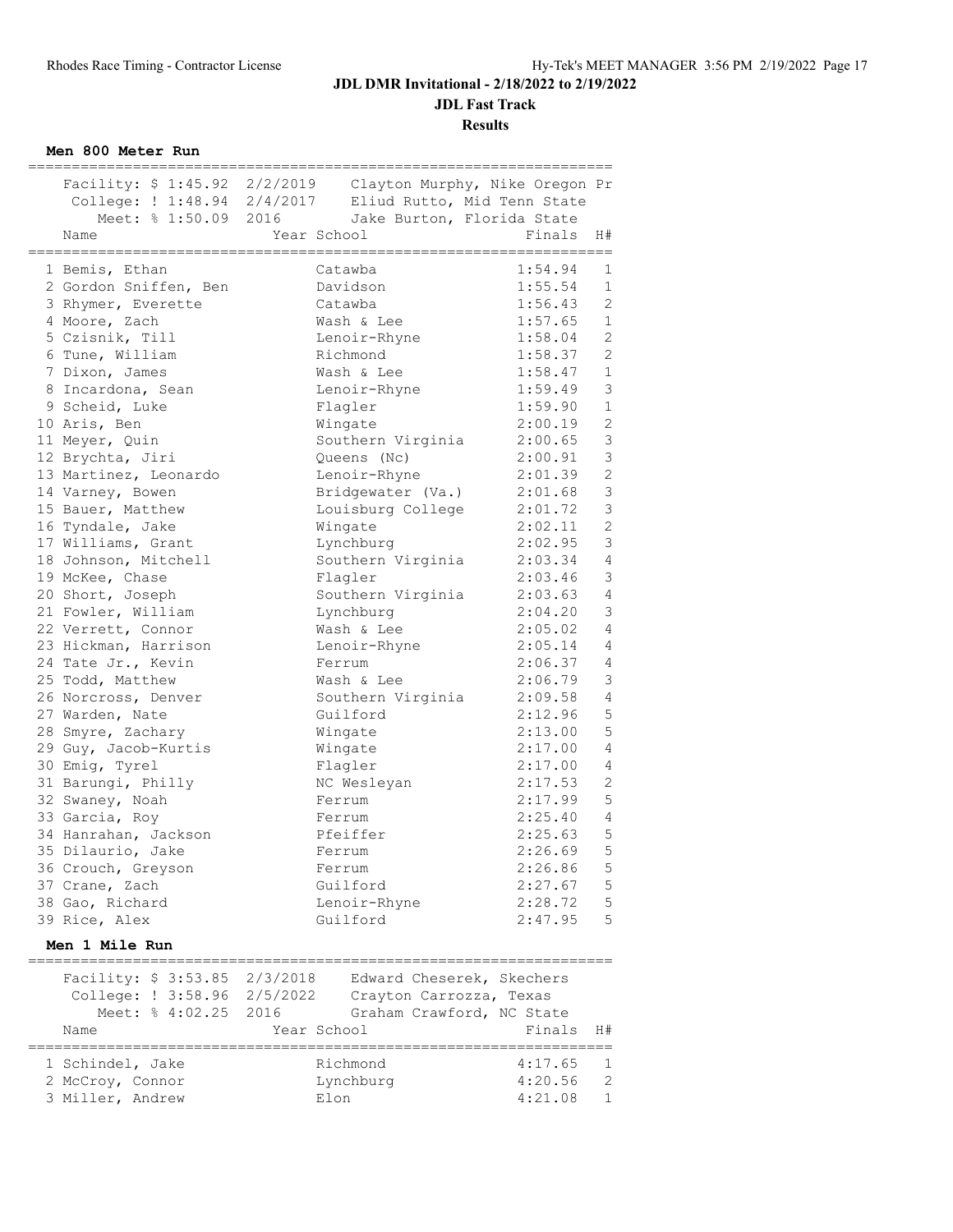# **Results**

# **....Men 1 Mile Run**

| 4 Jackson, Zane         | Elon              | 4:21.36 | 1              |
|-------------------------|-------------------|---------|----------------|
| 5 Nesi, Joel            | Flagler           | 4:21.84 | $\mathbf{1}$   |
| 6 Roberts, Hayden       | Wash & Lee        | 4:22.51 | $\mathbf{1}$   |
| 7 Green, Corbin         | Lynchburg         | 4:22.81 | $\overline{c}$ |
| 8 Ruiz, Chris           | Wash & Lee        | 4:23.63 | $\mathbf{1}$   |
| 9 Lyons, Matt           | Flagler           | 4:24.45 | $\,1\,$        |
| 10 Straits, Brennan     | Lynchburg         | 4:26.12 | $\mathbf{1}$   |
| 11 Ramirez, Francisco   | Flaqler           | 4:26.30 | $\overline{c}$ |
| 12 Hurst, Cooper        | Lynchburg         | 4:26.83 | $\overline{c}$ |
| 13 Fernandez, Christian | Flagler           | 4:28.67 | $\overline{2}$ |
| 14 Cupps, Bennett       | Bridgewater (Va.) | 4:30.38 | $\overline{c}$ |
| 15 Davis, Bryce         | Lynchburg         | 4:31.63 | $\mathbf{2}$   |
| 16 Brazier, Sai         | Southern Virginia | 4:32.27 | $\sqrt{2}$     |
| 17 Tierney, Aidan       | Elon              | 4:33.37 | $\mathbf{1}$   |
| 18 Cummins, Sullivan    | Richmond          | 4:33.45 | $\overline{c}$ |
| 19 King, Daniel         | Elon              | 4:33.80 | $\mathbf{2}$   |
| 20 Martin, Matthew      | Unattached        | 4:33.85 | $\overline{c}$ |
| 21 Ruder, Kaelen        | Southern Virginia | 4:36.89 | $\sqrt{2}$     |
| 22 Watson, Nick         | Wash & Lee        | 4:40.55 | $\mathcal{S}$  |
| 23 Bamford, Anthony     | Elon              | 4:43.49 | $\mathbf{3}$   |
| 24 Evans, Marco         | Unattached        | 4:43.50 | $\mathcal{S}$  |
| 25 McGuffin, Chris      | Flagler           | 4:43.75 | $\mathfrak{Z}$ |
| 26 Perry, Bennett       | Unattached        | 4:44.54 | $\mathfrak{Z}$ |
| 27 Connick, Spencer     | Unc-Greensboro    | 4:45.31 | $\mathfrak{Z}$ |
| 28 Meyer, Quin          | Southern Virginia | 4:45.35 | $\sqrt{2}$     |
| 29 Robinson, Holden     | Wash & Lee        | 4:45.38 | $\mathfrak{Z}$ |
| 30 Riley, Juan          | Southern Virginia | 4:47.54 | $\mathfrak{Z}$ |
| 31 Chandler, Kedryn     | Southern Virginia | 4:48.74 | $\mathfrak{Z}$ |
| 32 Campbell, Jackson    | Unattached        | 4:48.80 | $\mathcal{S}$  |
| 33 Rivers, Trent        | Pfeiffer          | 4:54.26 | $\mathcal{S}$  |
| 34 Sterne, Row          | Wash & Lee        | 4:56.21 | $\mathcal{S}$  |
| 35 Marsh, Jacob         | Lenoir-Rhyne      | 5:04.48 | 3              |
| 36 Warden, Nate         | Guilford          | 5:05.44 | $\mathcal{S}$  |
| -- Tune, William        | Richmond          | DNF     | $\mathbf{1}$   |
|                         |                   |         |                |

#### **Men 3000 Meter Run**

| Facility: $$7:45.49$ $2/4/2017$ Paul Chelimo, US Army<br>College: ! 7:49.03 2/5/2022<br>Meet: % 8:07.35 2014<br>Name | Year School | Antonio Lopez Segura, Virginia<br>Leoule Degfae, Virginia Tech | Finals H# |                |
|----------------------------------------------------------------------------------------------------------------------|-------------|----------------------------------------------------------------|-----------|----------------|
| 1 Ponder, Cameron                                                                                                    |             | Furman                                                         | 7:50.97%  | $\mathbf{1}$   |
| 2 Jackson, Zane                                                                                                      |             | Elon                                                           | 8:34.31   | $\mathbf{1}$   |
| 3 Miller, Andrew                                                                                                     |             | Elon                                                           | 8:36.86   | $\mathbf{1}$   |
| 4 Fowler, Matthew                                                                                                    |             | Catawba                                                        | 8:37.55   | $\mathbf{1}$   |
| 5 Fletcher, Riley                                                                                                    |             | Richmond                                                       | 8:39.48   | $\overline{2}$ |
| 6 Budgen, Lewis                                                                                                      |             | Lenoir-Rhyne                                                   | 8:39.65   | $\overline{2}$ |
| 7 Ramirez-Ramos, Erick                                                                                               |             | Catawba                                                        | 8:39.91   | $\mathbf{1}$   |
| 8 Prejean, Travis                                                                                                    |             | Unattached                                                     | 8:40.47   | $\overline{2}$ |
| 9 Ajala, Oussama                                                                                                     |             | Catawba                                                        | 8:42.85   | $\overline{2}$ |
| 10 Fingerhut, Josh                                                                                                   |             | Wash & Lee                                                     | 8:43.76   | $\overline{2}$ |
| 11 King, Daniel                                                                                                      |             | Elon                                                           | 8:44.29   | $\overline{2}$ |
| 12 Tierney, Aidan                                                                                                    |             | Elon                                                           | 8:48.06   | $\mathbf{1}$   |
| 13 Koning, Kyler                                                                                                     |             | High Point                                                     | 8:48.98   | $\overline{2}$ |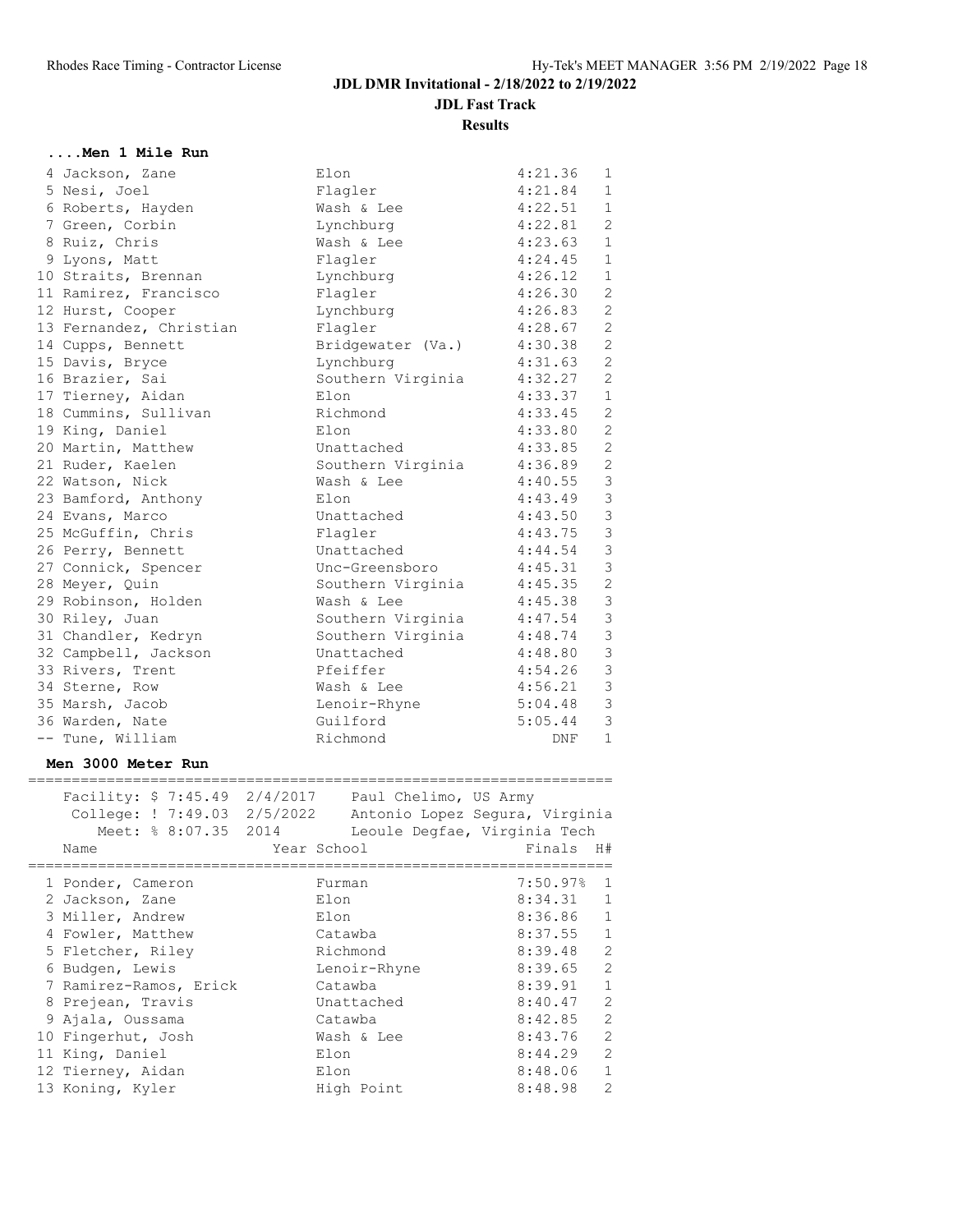**Results**

# **....Men 3000 Meter Run**

| 14 Quinn, James       | Richmond       | 8:49.02 | 2              |
|-----------------------|----------------|---------|----------------|
| 15 Crochet, Tanner    | Richmond       | 8:49.73 | 2              |
| 16 Barajas, Chase     | High Point     | 8:50.11 | 2              |
| 17 Davis, Ethan       | Queens (Nc)    | 8:50.31 | $\mathcal{E}$  |
| 18 Kelly, Patrick     | High Point     | 8:51.20 | $\mathbf{2}$   |
| 19 Verrett, Connor    | Wash & Lee     | 8:53.03 | $\mathfrak{Z}$ |
| 20 Molitor, Austin    | Unattached     | 8:56.47 | $\mathcal{S}$  |
| 21 Graham, Sam        | Lynchburg      | 9:05.15 | $\mathfrak{Z}$ |
| 22 Parkinson, Jacob   | Lenoir-Rhyne   | 9:07.13 | $\mathfrak{Z}$ |
| 23 Roberts, Sam       | Queens (Nc)    | 9:08.08 | $\overline{c}$ |
| 24 Firkins, Tanner    | Lynchburg      | 9:08.50 | $\mathfrak{Z}$ |
| 25 Tank, Ethan        | Flaqler        | 9:10.26 | $\mathfrak{Z}$ |
| 26 Haden, Henry       | Wash & Lee     | 9:12.00 | $\mathfrak{Z}$ |
| 27 Bell, Cian         | Unattached     | 9:13.77 | $\mathfrak{Z}$ |
| 28 Kallen, Thomas     | Wash & Lee     | 9:16.58 | $\mathfrak{Z}$ |
| 29 Sterne, Row        | Wash & Lee     | 9:16.79 | $\mathfrak{Z}$ |
| 30 Julian, Noah       | Lenoir-Rhyne   | 9:21.77 | $\mathcal{S}$  |
| 31 Bamford, Anthony   | Elon           | 9:22.10 | $\mathcal{E}$  |
| 32 Klapak, Matthew    | Emory & Henry  | 9:24.25 | $\overline{4}$ |
| 33 Zapherson, Michael | Unc-Greensboro | 9:26.39 | $\overline{4}$ |
| 34 Thoma, Joseph      | Unc-Greensboro | 9:27.52 | $\overline{4}$ |
| 35 Christopher, Dylan | Unc-Greensboro | 9:32.06 | $\overline{4}$ |
| 36 Knepshield, Thomas | Unc-Greensboro | 9:33.69 | $\overline{4}$ |
| 37 Aleemi, Anthony    | Lynchburg      | 9:34.71 | $\overline{4}$ |
| 38 Post, Chris        | Unattached     | 9:38.25 | $\overline{4}$ |
| 39 Stanford, Clayton  | Ferrum         | 9:38.87 | 4              |
| 40 Bagby, Alex        | Flagler        | 9:43.53 | $\mathcal{E}$  |
| 41 Riggs, Eli         | Lenoir-Rhyne   | 9:43.59 | $\overline{4}$ |
| 42 Leon, Eduardo      | Queens (Nc)    | 9:44.57 | $\overline{4}$ |
| -- Wier, Aaron        | Furman         | DNF     | $\mathbf{1}$   |
| -- Williams, Carson   | Furman         | DNF     | $\mathbf{1}$   |
| -- Borger, Peter      | Unattached     | DNF     | $\overline{2}$ |
| -- Long, Ethan        | Unc-Greensboro | DNF     | $\overline{2}$ |
| -- Bell, Naim         | Queens (Nc)    | DNF     | $\overline{4}$ |
| -- Biggerstaff, Lucas | Emory & Henry  | DNF     | $\overline{4}$ |

## **Men 5000 Meter Run**

| Facility: \$ 13:41.89<br>College: ! 13:41.89<br>Meet: % 14:24.05<br>Name                                                                 | 2/19/2021<br>2/19/2021<br>2014<br>Year School |                                                      | Aaron Bienenfeld, Cincinna<br>Aaron Bienenfeld, Cincinna<br>Joe Sansone, North Carolin<br>Finals |
|------------------------------------------------------------------------------------------------------------------------------------------|-----------------------------------------------|------------------------------------------------------|--------------------------------------------------------------------------------------------------|
| 1 Doolan, Sean<br>2 Prejean, Travis<br>3 Bendura, Jordan<br>4 Sutphin, Patrick<br>5 Bauer, Matthew<br>6 Gunia, Robert<br>7 Gormley, John | Richmond<br>Richmond<br>Richmond<br>Richmond  | Unattached<br>Louisburg College<br>Louisburg College | 15:02.89<br>15:08.96<br>15:09.50<br>15:16.45<br>15:31.08<br>15:33.98<br>15:50.57                 |
| 8 Wharton, Shaun<br>-- Borger, Peter                                                                                                     | Wingate                                       | Unattached                                           | 16:16.24<br>DNF                                                                                  |
| -- McDermott, Kyle                                                                                                                       |                                               | Louisburg College                                    | DNF                                                                                              |
|                                                                                                                                          |                                               |                                                      |                                                                                                  |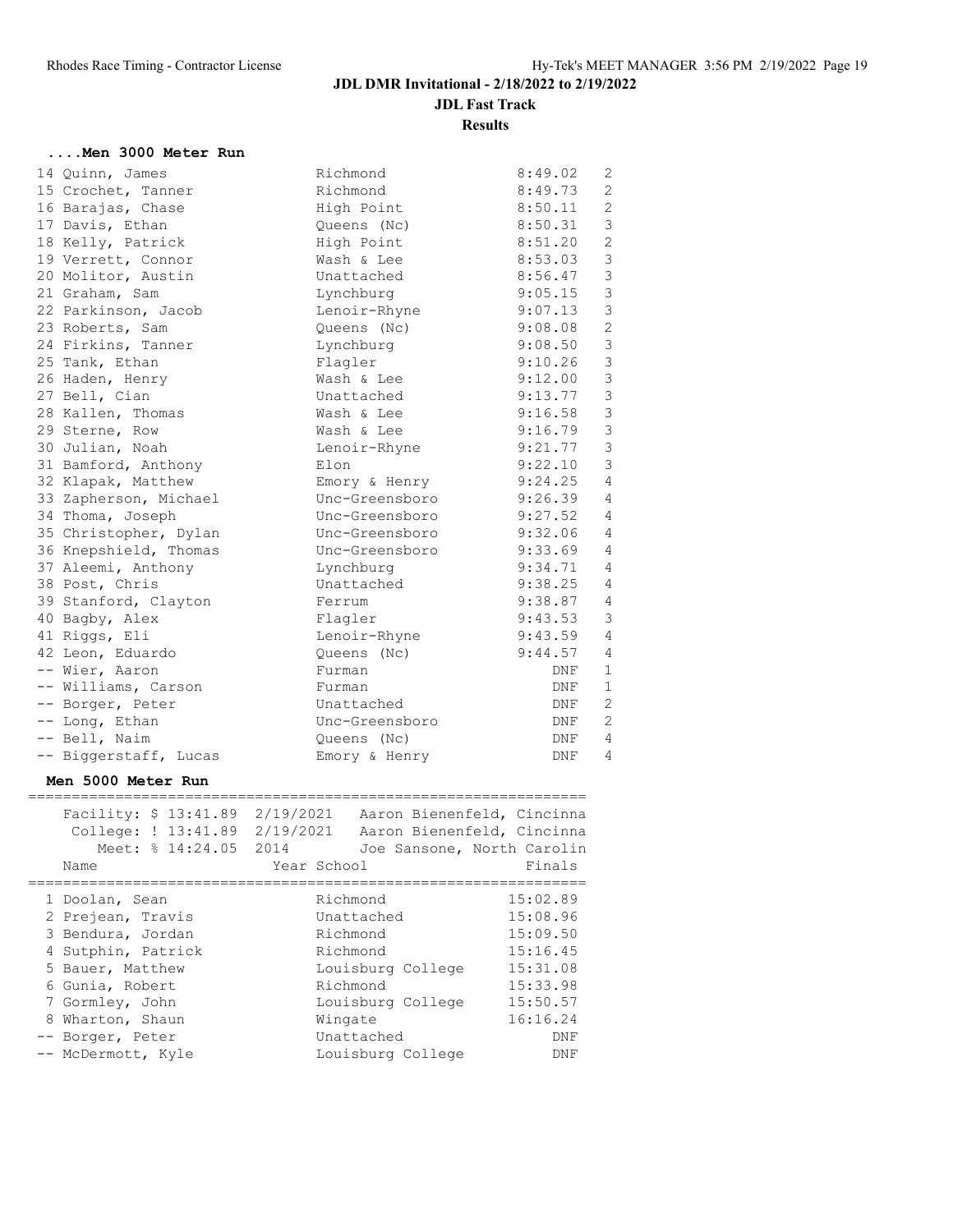**JDL Fast Track**

**Results**

**Men 60 Meter Hurdles**

|        | ==================                                                                                                                                                                                                                                                                                                                          |                           |                                                                                                                                                                                                                             |                                                                                                                                                                                                    |                                   |         |               |
|--------|---------------------------------------------------------------------------------------------------------------------------------------------------------------------------------------------------------------------------------------------------------------------------------------------------------------------------------------------|---------------------------|-----------------------------------------------------------------------------------------------------------------------------------------------------------------------------------------------------------------------------|----------------------------------------------------------------------------------------------------------------------------------------------------------------------------------------------------|-----------------------------------|---------|---------------|
|        | Name                                                                                                                                                                                                                                                                                                                                        | Year School               | Facility: \$ 7.55 1/31/2015 Aleec Harris, adidas<br>College: ! 7.63 2/4/2017 Michael Dickson, NC A&T<br>Meet: % 7.86 2016 Moussa Dembele, Unattached                                                                        | Prelims                                                                                                                                                                                            | H#                                |         |               |
|        |                                                                                                                                                                                                                                                                                                                                             |                           | ============                                                                                                                                                                                                                |                                                                                                                                                                                                    |                                   |         |               |
|        | Preliminaries<br>1 Littlejohn, Sidney<br>2 Nulty, Thomas<br>3 Jungmichel, Stefan<br>4 Rice, Darren<br>5 Sousa, Stephen<br>6 Franklin, Chase<br>7 Strachan, Trent<br>8 Day, Jaylen<br>9 Watters, Seamus<br>10 Schofield, Raheem<br>11 LeBlanc, Felix<br>12 Mills, Evan<br>13 Binkley, Stephen<br>14 Del Pontone, Nicko<br>15 Compton, Elijah |                           | Louisburg College<br>Wingate<br>Queens (Nc)<br>Southern Virginia<br>Unattached<br>Wingate<br>High Point<br>Wash & Lee<br>Wash & Lee<br>Unattached<br>Unattached<br>High Point<br>High Point<br>Southern Virginia<br>Wingate | 8.300 1<br>8.50Q 3<br>8.65Q 2 8.644<br>$8.42q$ 1<br>$8.61q$ 3<br>$8.65q$ 2 $8.646$<br>$8.88q$ 1<br>$8.96q$ 3<br>$9.08$ 2<br>9.21<br>9.33<br>9.37 2<br>$9.44 \quad 1$<br>$9.57 \frac{}{}$ 1<br>9.95 | 2<br>$\overline{\mathbf{3}}$<br>1 |         |               |
|        | -- Jenkins, Jaden                                                                                                                                                                                                                                                                                                                           |                           | Campbell                                                                                                                                                                                                                    | DQ                                                                                                                                                                                                 |                                   |         | 2 lane impede |
|        | Name<br>===========                                                                                                                                                                                                                                                                                                                         |                           | Facility: \$ 7.55 1/31/2015 Aleec Harris, adidas<br>College: ! 7.63 2/4/2017 Michael Dickson, NC A&T<br>Meet: % 7.86 2016 Moussa Dembele, Unattached<br>Year School                                                         | Finals                                                                                                                                                                                             |                                   |         |               |
| Finals | 1 Littlejohn, Sidney<br>2 Nulty, Thomas<br>3 Jungmichel, Stefan<br>4 Sousa, Stephen<br>5 Franklin, Chase<br>6 Day, Jaylen<br>-- Strachan, Trent<br>Men 4x400 Meter Relay                                                                                                                                                                    |                           | Louisburg College<br>Wingate<br>Queens (Nc)<br>Unattached<br>Wingate<br>Wash & Lee<br>High Point                                                                                                                            | 8.18<br>8.39<br>8.46<br>8.66<br>8.68<br>8.88<br>DQ.                                                                                                                                                |                                   | hooking |               |
|        | ==================================<br>Facility: \$ 3:11.12<br>College: ! 3:12.35<br>Meet: % 3:12.35<br>School                                                                                                                                                                                                                               | 2/15/2014<br>2014         | $1/31/2015$ , GW Express/Nike<br>Hyatt, Bingham, Gibson, Jackson<br>, North Carolina<br>Sutton, Alowonle, Ways, Lipsey<br>, North Carolina<br>Sutton, Alowonle, Ways, Lipsey                                                | Finals                                                                                                                                                                                             |                                   |         |               |
|        | 1 Southern Virginia<br>1) Rasmussen, Palmer<br>3) Moore, Roman<br>2 Emory & Henry 'A'<br>1) Yeboah, Zedrick<br>3) Oglesby, Hayden                                                                                                                                                                                                           | $^{\prime}$ A $^{\prime}$ | 2) de la Cruz, Daniel<br>4) Thompson, Dwayne<br>2) Wilson, Aaron<br>4) Klapak, Matthew                                                                                                                                      | 3:32.17<br>3:37.39                                                                                                                                                                                 |                                   |         |               |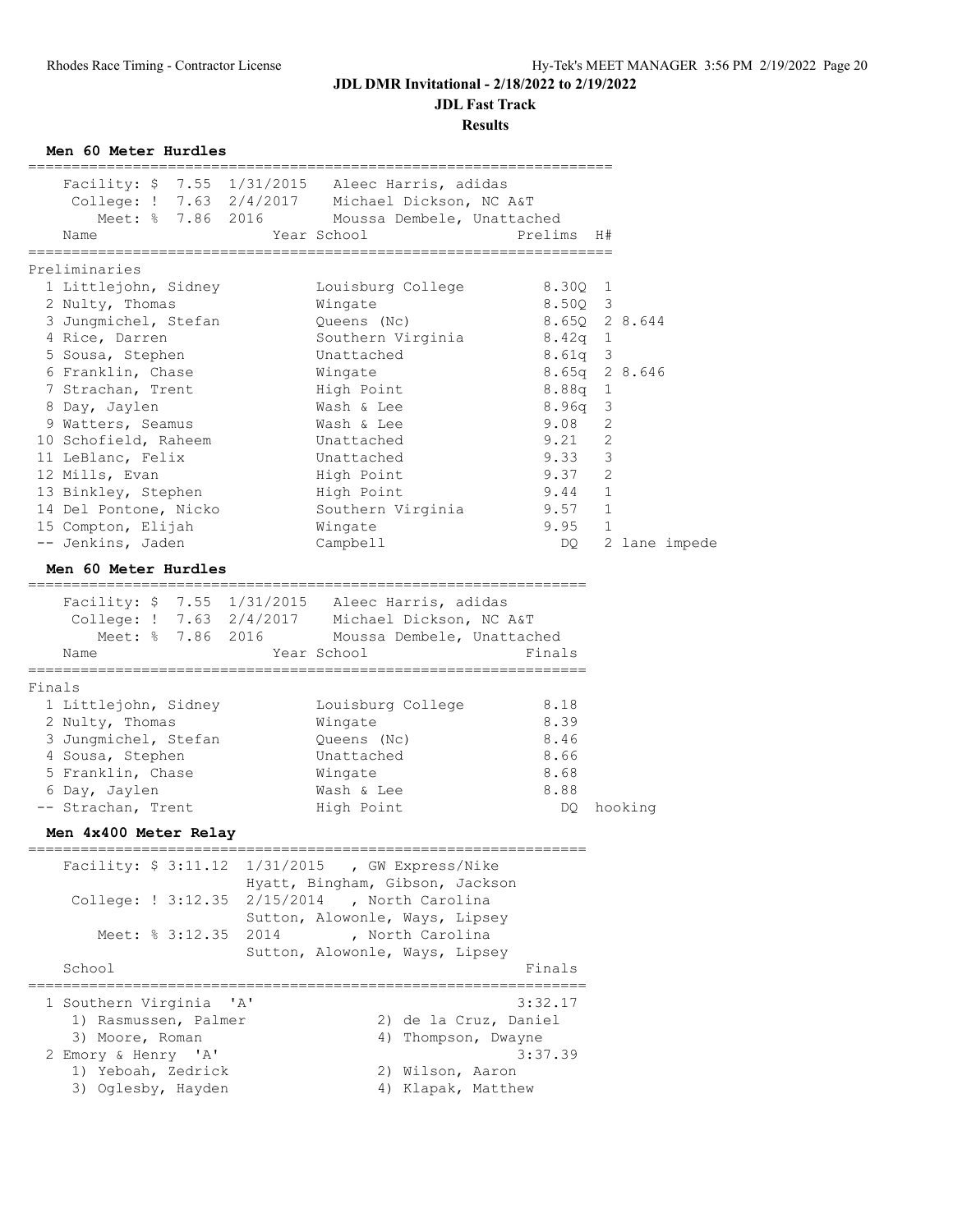**JDL Fast Track**

#### **Results**

| Men 4x400 Meter Relay   |                       |
|-------------------------|-----------------------|
| 3 Southern Virginia 'B' | 3:53.14               |
| 1) Del Pontone, Nicko   | 2) Ashby, Hayden      |
| 3) Short, Joseph        | 4) Johnson, Mitchell  |
| 4 Unc-Greensboro 'A'    | 3:59.14               |
| 1) Alexander, Colin     | 2) Thoma, Nicholas    |
| 3) Keck, Colin          | 4) Hernandez, Brandon |

#### **Men Distance Medley**

|                     | Facility: $$9:34.24$ $2/18/2017$ , Ole Miss<br>Manahan, DeRay, Engels, Tobin |   |
|---------------------|------------------------------------------------------------------------------|---|
|                     | College: ! 9:34.24 2/18/2017 , Ole Miss                                      |   |
|                     | Manahan, DeRay, Engels, Tobin                                                |   |
|                     | Meet: % 9:34.24 2017 , Ole Miss                                              |   |
|                     | Manahan, DeRay, Engels, Tobin                                                |   |
| School              | Finals H#                                                                    |   |
| 1 Oueens (Nc) 'A'   | $9:56.75$ 1                                                                  |   |
| 1) Wright, Adam     | 2) Klei, Niklas                                                              |   |
| 3) Liberse, Remi    | 4) Cox, Mitch                                                                |   |
| 2 Ashland 'A'       | $10:07.58$ 1                                                                 |   |
| 1) Hall, Jake       | 2) Phillips, Channing                                                        |   |
| 3) Ponzi, Nick      | 4) Johnson, Ian                                                              |   |
| 3 Emory & Henry 'A' | $11:37.38$ 2                                                                 |   |
| 1) Wilson, Aaron    | 2) Yeboah, Zedrick                                                           |   |
| 3) Oqlesby, Hayden  | 4) Klapak, Matthew                                                           |   |
| 4 Pfeiffer 'A'      | $11:44.67$ 2                                                                 |   |
| 1) Huggins, Coleman | 2) Brown, Tasker                                                             |   |
| 3) Colson, Tevin    | 4) Rivers, Trent                                                             |   |
| -- Queens (Nc) 'B'  | DNF                                                                          | 1 |
| 1) Jones, Tristen   | 2)                                                                           |   |

#### **Men High Jump**

================================================================ Facility: \$ 2.24m 12/1/2012 Kris Kornegay-Gober, NC State College: ! 2.24m 12/1/2012 Kris Kornegay-Gober, NC State Meet: % 2.21m 2015 Trey McRae, Charlotte Name Year School Finals ================================================================ 1 Nzombe, Tanaka  $\blacksquare$  Wingate 1.95m 1.80 1.85 1.90 1.95 2.00 O PPP O XO XXX<br>2 Grant, Miles Unattached 1.90m 1.80 1.85 1.90 1.95 O O O XXX 3 Jungmichel, Stefan Queens (Nc) J1.90m 1.80 1.85 1.90 1.95 O O XXO XXX<br>4 O'Connor, Joe a D'Connor, Joe (1.85m) Wash & Lee (1.85m) 1.85m<br>1.80 1.85 1.90 1.80 1.85 1.90 PPP O XXX 5 Pesic, Dragan Unattached J1.85m 1.80 1.85 1.90 O XXO XXX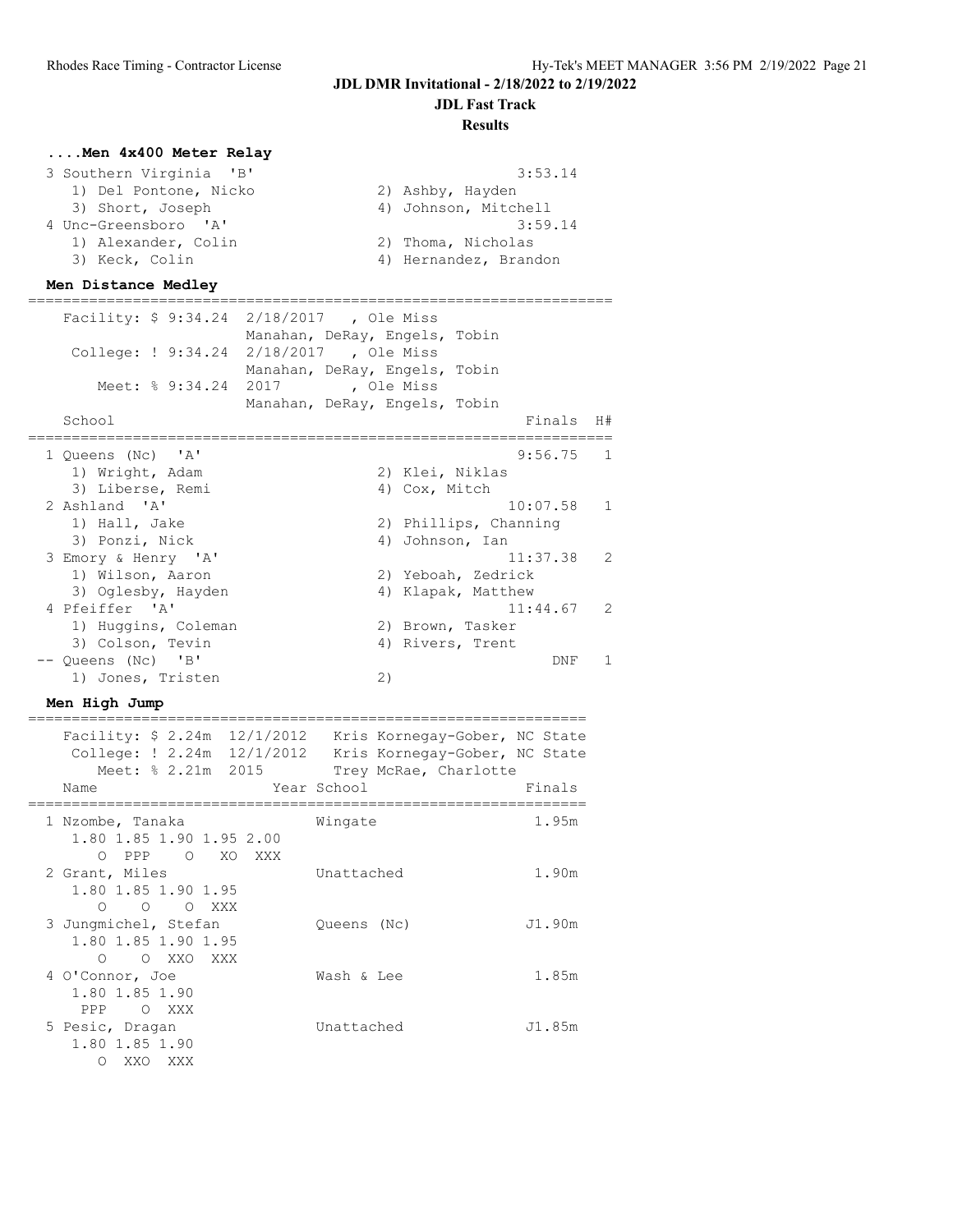**JDL Fast Track**

**Results**

|  |  |  |  | Men High Jump |  |
|--|--|--|--|---------------|--|
|--|--|--|--|---------------|--|

| 6 Newton, Zachary<br>1.80 1.85<br>XO XXX    | Wingate           | 1.80m |
|---------------------------------------------|-------------------|-------|
| -- Avalos, Kaegan<br>1.80<br>XXX            | Bridgewater (Va.) | NΗ    |
| -- Waller, Mark<br>1.80<br>XXX              | Wash & Lee        | ΝH    |
| -- alexander, trevel<br>1.80 1.85<br>X<br>R | Guilford          | NΗ    |
| -- Moon, Aaron<br>1.80<br>XXX               | Bridgewater (Va.) | NΗ    |

#### **Men Pole Vault**

| Facility: \$ 5.50m  2/4/2022  Scott Houston, Unattached                                   |  |             |            |             |                         |        |
|-------------------------------------------------------------------------------------------|--|-------------|------------|-------------|-------------------------|--------|
| College: ! 5.35m 12/8/2019 Keon Howe, Charlotte<br>Meet: % 5.31m 2015 Tray Oates, Samford |  |             |            |             |                         |        |
| Name                                                                                      |  | Year School |            |             |                         | Finals |
| 1 O'Connor, Joe                                                                           |  | Wash & Lee  |            |             |                         | 5.10m  |
| 3.60 3.75 3.90 4.05 4.20 4.35 4.50 4.65 4.80 4.95 5.10 5.15                               |  |             |            |             |                         |        |
| PPP PPP PPP PPP PPP PPP PPP XO O O O XXX                                                  |  |             |            |             |                         |        |
| 2 Cole, Elijah                                                                            |  | Unattached  |            |             | 4.95m                   |        |
| 3.60 3.75 3.90 4.05 4.20 4.35 4.50 4.65 4.80 4.95 5.10 5.15                               |  |             |            |             |                         |        |
| PPP PPP PPP PPP PPP PPP PPP PPP XO XO X R                                                 |  |             |            |             |                         |        |
| 3 Repko, Easton Bridgewater (Va.) 4.20m                                                   |  |             |            |             |                         |        |
| 3.60 3.75 3.90 4.05 4.20 4.35                                                             |  |             |            |             |                         |        |
| PPP O XO O XO XXX                                                                         |  |             |            |             |                         |        |
| 4 Duke, Thomas                                                                            |  |             | Unattached |             | 4.05m                   |        |
| 3.60 3.75 3.90 4.05 4.20                                                                  |  |             |            |             |                         |        |
| PPP PPP PPP O XXX                                                                         |  |             |            |             |                         |        |
| 5 Lewis, Brandon                                                                          |  | High Point  |            |             | 3.90m                   |        |
| 3.60 3.75 3.90 4.05                                                                       |  |             |            |             |                         |        |
| O O O XXX                                                                                 |  |             |            |             |                         |        |
| 6 Frattaroli, Vince                                                                       |  |             | Wingate    |             |                         | J3.90m |
| 3.60 3.75 3.90 4.05                                                                       |  |             |            |             |                         |        |
| O O XXO XXX                                                                               |  |             |            |             |                         |        |
| 7 Kopp, Andy<br>3.60 3.75 3.90                                                            |  |             | Wingate    |             | 3.75m                   |        |
| XO O XXX                                                                                  |  |             |            |             |                         |        |
| 8 Crotty, Stephen                                                                         |  |             |            | Queens (Nc) |                         | J3.75m |
| 3.60 3.75 3.90                                                                            |  |             |            |             |                         |        |
| XO XO XXX                                                                                 |  |             |            |             |                         |        |
| 9 Bastow, Cliff                                                                           |  |             |            |             | Southern Virginia 3.60m |        |
| 3.60 3.75                                                                                 |  |             |            |             |                         |        |
| O XXX                                                                                     |  |             |            |             |                         |        |
| -- Eggers, William Chattached                                                             |  |             |            |             |                         | ΝH     |
| 3.60 3.75 3.90 4.05 4.20 4.35                                                             |  |             |            |             |                         |        |
| PPP PPP PPP PPP PPP XXX                                                                   |  |             |            |             |                         |        |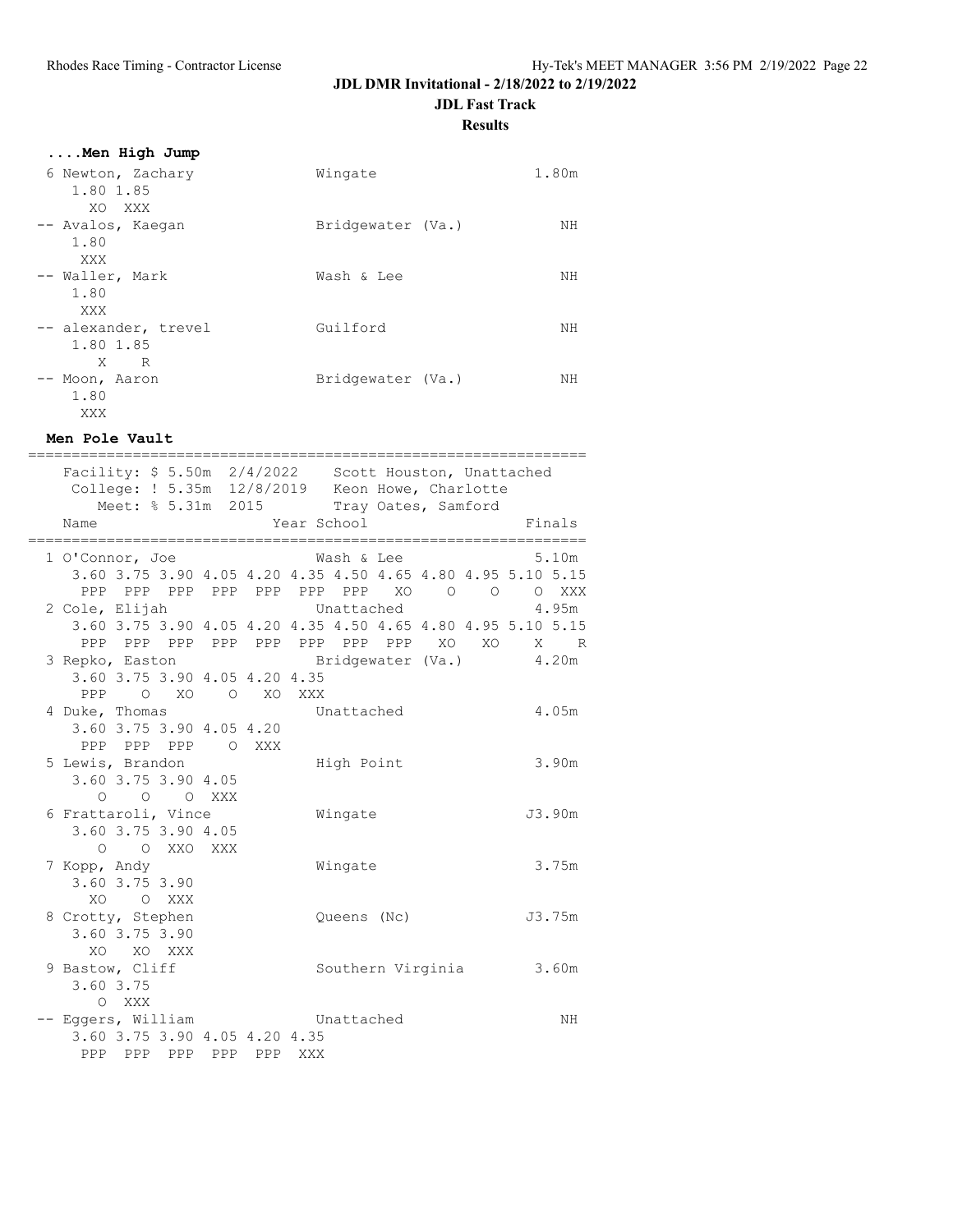**JDL Fast Track**

#### **Results**

| Men Pole Vault                                                            |                   |        |              |
|---------------------------------------------------------------------------|-------------------|--------|--------------|
| -- Camacho, Daniel                                                        | Unattached        | NΗ     |              |
| 3.60 3.75 3.90 4.05 4.20                                                  |                   |        |              |
| PPP PPP PPP PPP XXX                                                       |                   |        |              |
| -- Binkley, Stephen                                                       | High Point        | NH     |              |
| 3.60 3.75<br>XPP XX                                                       |                   |        |              |
| -- Holloway, Luke                                                         | Unattached        | NH     |              |
| 3.60 3.75 3.90 4.05                                                       |                   |        |              |
| PPP PPP PPP XXX                                                           |                   |        |              |
| Men Long Jump                                                             |                   |        |              |
|                                                                           |                   |        |              |
| Facility: \$ 7.81m 11/16/2013 Mikese Morse, Unattached                    |                   |        |              |
| College: ! 7.76m 2/21/2014 Andre Dorsey, Kennesaw State                   |                   |        |              |
| Meet: % 7.69m 2018 Yann Randrianasolo, South Caroli                       |                   |        |              |
| Year School<br>Name                                                       |                   | Finals | H#           |
| 1 Young, Timothy                                                          | Wingate           | 6.80m  | 2            |
| 6.66m 6.59m 6.35m 6.37m FOUL 6.80m                                        |                   |        |              |
| 2 Tuttle, Kam                                                             | Louisburg College | 6.78m  | 2            |
| 6.38m 6.78m 6.06m 6.29m 6.37m 6.67m                                       |                   |        |              |
| 3 Eggers, William                                                         | Unattached        | 6.62m  | 2            |
| 6.54m PASS PASS 6.48m 6.62m FOUL                                          |                   |        |              |
| 4 Weddington, Trisstan a Reinhardt<br>6.33m 6.38m 6.23m 6.41m 6.44m 6.53m |                   | 6.53m  | 2            |
|                                                                           |                   |        |              |
| 5 Grant, Miles<br>6.47m 6.36m 6.48m 6.18m 6.46m 6.43m                     | Unattached        | 6.48m  | 2            |
| 6 Driver, Ethan                                                           | Unattached        | 6.45m  | 2            |
| 6.25m 6.31m 6.45m 6.37m 5.24m 6.41m                                       |                   |        |              |
| 7 Clanton, Kyle                                                           | Bridgewater (Va.) | 6.31m  | 2            |
| FOUL 6.21m 6.31m PASS FOUL 6.29m                                          |                   |        |              |
| 8 Sousa, Stephen                                                          | Unattached        | 6.25m  | 2            |
| 6.25m 6.25m 5.94m 6.15m 6.04m PASS                                        |                   |        |              |
| 9 Mcken, Shamar                                                           | Unattached        | 6.08m  | 2            |
| 6.08m FOUL FOUL 5.59m FOUL FOUL                                           |                   |        |              |
| 10 Key, Carson<br>5.99m FOUL 6.06m                                        | Campbell          | 6.06m  | 1            |
| 11 Johnson, Jayden                                                        | Wingate           | 5.99m  | 1            |
| 5.67m 5.94m 5.99m                                                         |                   |        |              |
| 11 Payne, Jordan                                                          | Lenoir-Rhyne      | 5.99m  | $\mathbf{1}$ |
| 5.75m 5.97m 5.99m                                                         |                   |        |              |
| 11 Burrill, Brayden                                                       | Southern Virginia | 5.99m  | $\mathbf{1}$ |
| 5.73m 5.99m 5.93m                                                         |                   |        |              |
| 14 Payne, Rah'Quan                                                        | Ferrum            | 5.88m  | 1            |
| 5.76m 5.88m 5.79m                                                         |                   |        |              |
| 15 Gray, Camren<br>FOUL 5.86m FOUL                                        | Pfeiffer          | 5.86m  | $\mathbf 1$  |
| 16 Trukawka, Dennis                                                       | Wingate           | 5.81m  | 1            |
| 5.38m 5.81m 4.11m                                                         |                   |        |              |
| 17 McCrimmon, BJ                                                          | Lenoir-Rhyne      | 5.46m  | 2            |
| FOUL 5.46m FOUL                                                           |                   |        |              |
| 18 Waters, Isaiah                                                         | Ferrum            | 4.89m  | 1            |
| 4.89m  4.79m  4.59m                                                       |                   |        |              |
| -- Mack, Kobe                                                             | Unattached        | FOUL   | 1            |
| FOUL FOUL FOUL                                                            |                   |        |              |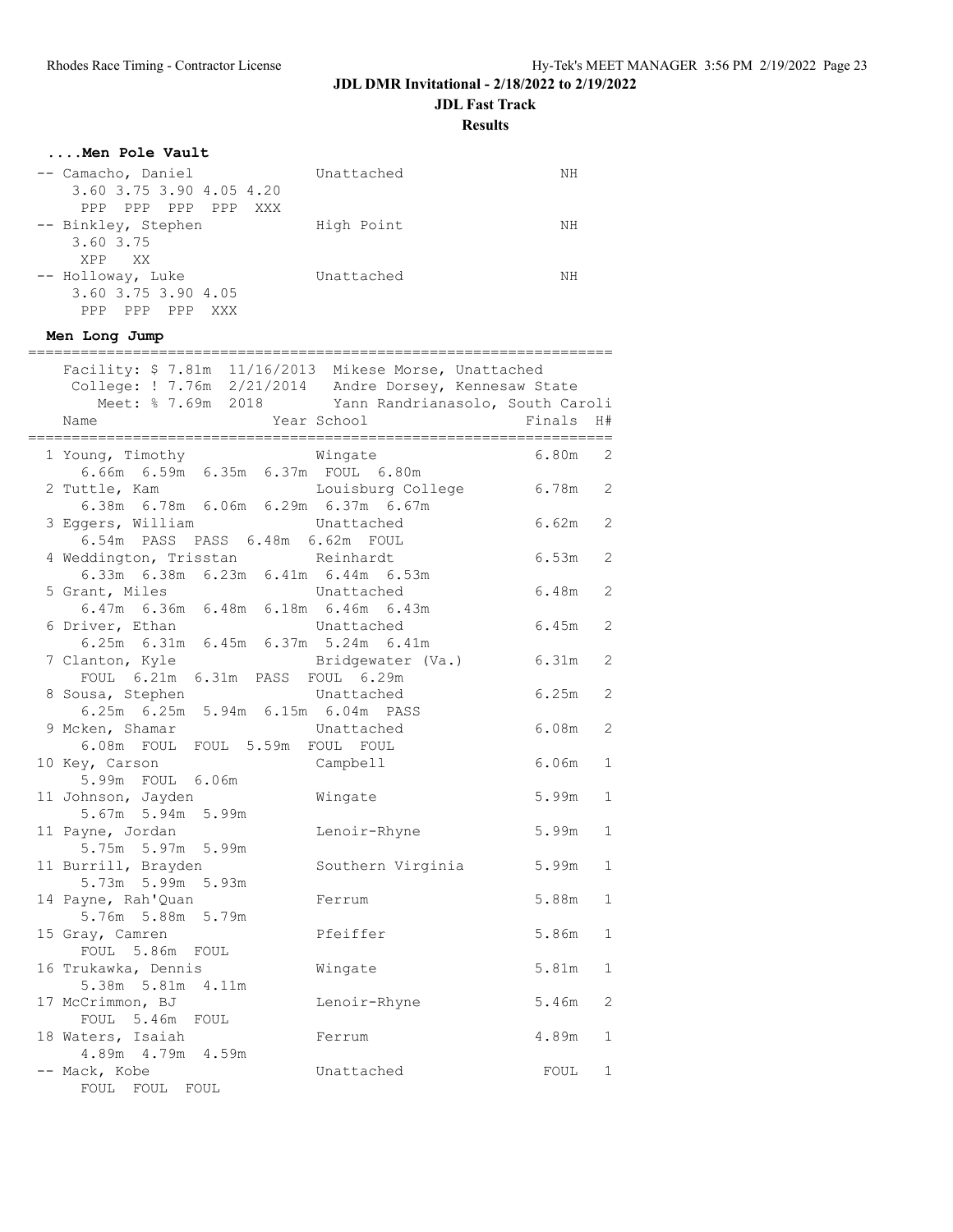#### **JDL Fast Track**

**Results**

**Men Triple Jump**

| Facility: \$ 15.85m  2/3/2018  Michael Tiller, Unattached<br>College: ! 15.83m  12/5/2015  Anthony Campbell, Charlotte |                    |        |
|------------------------------------------------------------------------------------------------------------------------|--------------------|--------|
| Meet: % 15.44m 2019 Anthony Applequist, Keiser U<br>Name                                                               | Year School Finals |        |
| 1 Weathers, Darius Mingate<br>FOUL FOUL 14.39m 14.46m PASS PASS                                                        |                    | 14.46m |
| 2 Williams, Kerion and Reinhardt<br>13.36m 13.71m 14.23m 13.11m PASS 12.81m                                            |                    | 14.23m |
| 3 McDaniel, Cameron Lenoir-Rhyne<br>12.64m  12.55m  12.62m  12.76m  FOUL  PASS                                         |                    | 12.76m |
| 4 Moon, Aaron Bridgewater (Va.) 12.61m<br>12.03m  12.57m  FOUL  12.61m  FOUL  FOUL                                     |                    |        |
| 5 Burrill, Brayden Southern Virginia<br>FOUL FOUL 12.36m 12.26m FOUL PASS                                              |                    | 12.36m |
| 6 Sumner, Malekei<br>FOUL 12.08m FOUL 12.29m 12.32m FOUL                                                               | Lenoir-Rhyne       | 12.32m |
| -- Johnson, Jayden<br>FOUL FOUL FOUL                                                                                   | Wingate            | FOUL   |
| -- Day, Jaylen<br>FOUL PASS PASS                                                                                       | Wash & Lee         | FOUL   |
| -- Trukawka, Dennis<br>FOUL FOUL FOUL                                                                                  | Wingate            | FOUL   |
| -- Waters, Isaiah<br>FOUL FOUL FOUL                                                                                    | Ferrum             | FOUL   |
| -- Payne, Rah'Quan<br>FOUL FOUL FOUL                                                                                   | Ferrum             | FOUL   |

#### **Men Shot Put**

=================================================================== Facility: \$ 19.50m 3/15/2014 Wesley Lavong, Adams State College: ! 19.50m 3/15/2014 Wesley Lavong, Adams State Meet: % 18.57m 2015 Jake Deaton, Unattached Name Year School Finals H# =================================================================== 1 Kitchell, Thomas Wake Forest FOUL 17.10m 17.76m 17.42m FOUL FOUL<br>11is, Mason Make Forest 2 Ellis, Mason Make Forest 16.22m 2 15.11m 16.22m 16.16m 16.20m 16.08m FOUL 3 Mathis, Connor **Wake Forest** 16.08m 2 FOUL FOUL 15.23m FOUL FOUL 16.08m 4 Hatley, Dalton Lenoir-Rhyne 15.06m 2 14.93m FOUL 15.06m FOUL PASS PASS 5 Hoffman, Alex High Point 14.93m 2 FOUL 11.82m 14.93m FOUL FOUL FOUL 6 Kalliske, Tom Wingate 14.87m 2 14.87m FOUL FOUL FOUL FOUL FOUL 7 Paolozzi, Andrew Reinhardt 14.44m 2 FOUL 14.44m 13.88m FOUL FOUL FOUL 8 Husic, Paris Unattached 14.43m 2 13.25m 14.19m 14.43m FOUL FOUL FOUL 9 Stajos, Jack Davidson 14.37m 2 13.99m 14.37m FOUL FOUL 13.74m FOUL 10 Wallace, Zavery Emory & Henry 14.31m 2 14.04m 13.96m 14.31m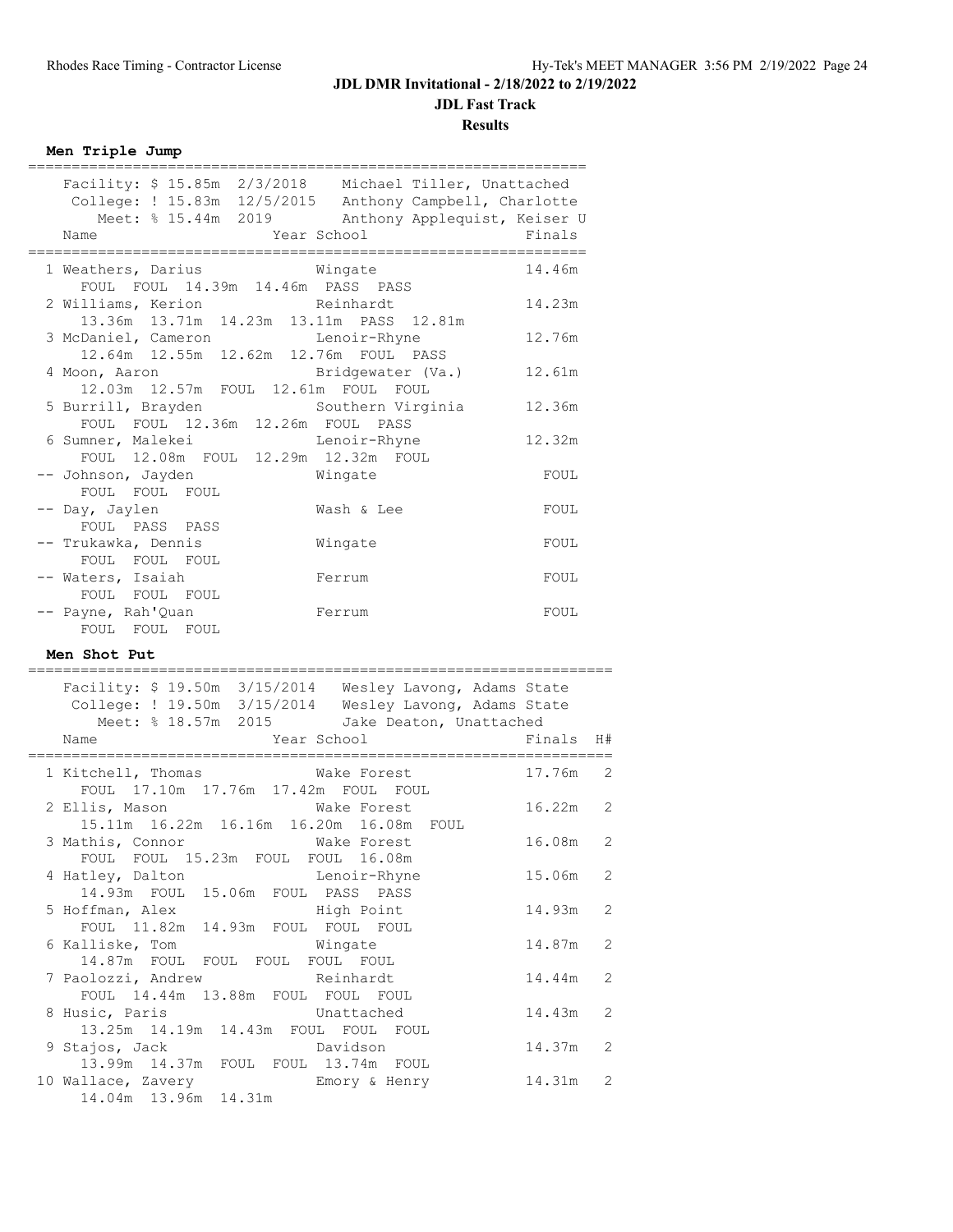**Results**

#### **....Men Shot Put**

| 11 Fulton, Peter                       | Bridgewater (Va.) | 13.69m | 2              |
|----------------------------------------|-------------------|--------|----------------|
| 12.96m 13.69m FOUL                     |                   |        |                |
| 12 Arrington, Khamari                  | Louisburg College | 13.38m | $\mathbf{2}$   |
| 13.38m FOUL 13.32m                     |                   |        |                |
| 13 Sousa, Stephen                      | Unattached        | 12.84m | $\mathbf{1}$   |
| 12.25m  12.84m  12.66m                 |                   |        |                |
| 14 Lee, Gavin                          | Emory & Henry     | 12.71m | $\mathbf{2}$   |
| 12.71m  12.55m  FOUL                   |                   |        |                |
| 15 Patterson, Reginald                 | Bridgewater (Va.) | 12.61m | $\mathbf{1}$   |
| 12.37m FOUL 12.61m                     |                   |        |                |
| 16 Wise, Josh                          | Lenoir-Rhyne      | 12.27m | $\mathbf{1}$   |
| 12.27m 12.18m 12.04m                   |                   |        |                |
| 17 Bajski, Stevan                      | Wash & Lee        | 12.26m | $\mathbf{1}$   |
| 12.26m  11.52m  11.20m                 |                   |        | $\mathbf 1$    |
| 18 Roy, Adam<br>12.15m  11.85m  12.20m | Wash & Lee        | 12.20m |                |
| 19 Kinney, Brayden                     | Wingate           | 12.11m | $\mathbf{1}$   |
| 11.72m FOUL 12.11m                     |                   |        |                |
| 20 Smith, Michael                      | Bridgewater (Va.) | 12.06m | $\mathbf{1}$   |
| 11.28m 12.06m FOUL                     |                   |        |                |
| 21 Lewis, Brandon                      | High Point        | 11.98m | $\mathbf{1}$   |
| 11.98m 11.69m 10.89m                   |                   |        |                |
| 22 LeBlanc, Felix                      | Unattached        | 11.54m | $\mathbf{1}$   |
| 11.40m 10.99m 11.54m                   |                   |        |                |
| 23 Novak, Evan                         | Wash & Lee        | 11.39m | $\mathbf{1}$   |
| 10.95m FOUL 11.39m                     |                   |        |                |
| 24 Mills, Evan                         | High Point        | 10.40m | $\mathbf{1}$   |
| 10.40m  10.34m  10.27m                 |                   |        |                |
| 25 Brooks, Andriquez                   | Guilford          | 9.27m  | $\overline{1}$ |
| FOUL 9.27m FOUL                        |                   |        |                |

#### **Men Weight Throw**

 Facility: \$ 23.24m 12/2/2017 Jose Davis, NC State College: ! 23.24m 12/2/2017 Josh Davis, NC State Meet: % 22.92m 2018 Josh Davis, NC State Name  $Year School$  Finals H# =================================================================== 1 Pihlkar, Jack Wake Forest 19.90m 2 19.61m 19.58m 19.43m 18.92m 19.47m 19.90m 2 White, Andrew **Wake Forest** 19.57m 2 18.51m 19.57m 19.51m FOUL FOUL FOUL 3 Weinstein, Zach Unattached 17.56m 2 15.60m 17.30m 17.56m FOUL FOUL FOUL 4 Goldberg, Jake Wake Forest 16.83m 2 16.83m FOUL FOUL 14.45m 15.83m 14.99m 5 Van Niekerk, Chris High Point 16.77m 2 14.87m 16.07m 15.79m FOUL FOUL 16.77m<br>lis, Mason Make Forest 6 Ellis, Mason Wake Forest 16.76m 2 FOUL FOUL 16.27m 16.41m 16.76m FOUL 7 Paolozzi, Andrew Reinhardt 15.88m 2 FOUL 15.15m 15.88m 15.50m 15.67m 15.15m 8 Fulton, Peter **Bridgewater (Va.)** 15.25m 2 14.94m FOUL 15.25m FOUL FOUL FOUL

===================================================================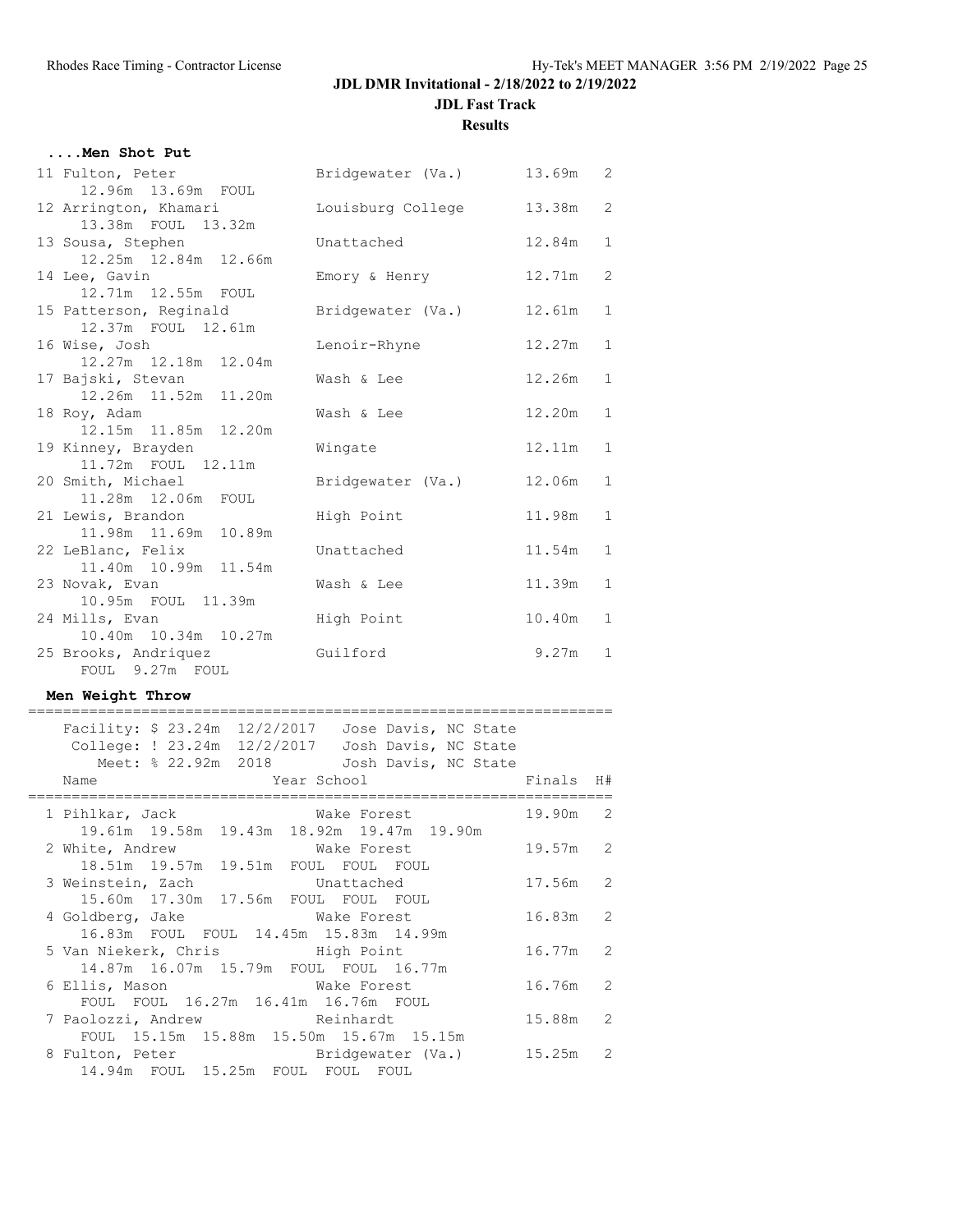**Results**

# **....Men Weight Throw**

| 9 Hoffman, Alex                     | High Point        | 14.58m | 2            |
|-------------------------------------|-------------------|--------|--------------|
| 13.81m FOUL 14.21m 14.58m FOUL FOUL |                   |        |              |
| 10 McNutt, Jake                     | Bridgewater (Va.) | 14.20m | 1            |
| FOUL 14.20m FOUL                    |                   |        |              |
| 11 Lee, Gavin                       | Emory & Henry     | 13.20m | 1            |
| 13.09m 13.14m 13.20m                |                   |        |              |
| 12 Scott, Monte                     | Lenoir-Rhyne      | 12.37m | 1            |
| 12.37m 11.66m 11.72m                |                   |        |              |
| 13 Novak, Evan                      | Wash & Lee        | 12.28m | $\mathbf{1}$ |
| 10.66m 12.28m FOUL                  |                   |        |              |
| 14 Soto-Ventura, Jorge              | Wash & Lee        | 11.79m | 1            |
| 9.62m 11.79m FOUL                   |                   |        |              |
| 15 Roy, Adam                        | Wash & Lee        | 10.73m | $\mathbf{1}$ |
| 10.45m FOUL 10.73m                  |                   |        |              |
| 16 Brooks, Andriquez                | Guilford          | 8.93m  | 1            |
| 8.74m 8.86m 8.93m                   |                   |        |              |
| -- Nesslerodt, Tony                 | Bridgewater (Va.) | FOUL   | 1            |
| FOUL FOUL<br>FOUL                   |                   |        |              |
| -- Kinney, Brayden                  | Wingate           | FOUL   | 1            |
| FOUL FOUL FOUL                      |                   |        |              |

## **Men Distance Medley Elite**

| Facility: $$9:34.24$ $2/18/2017$ , Ole Miss |                               |  |                       |                          |                |
|---------------------------------------------|-------------------------------|--|-----------------------|--------------------------|----------------|
|                                             | Manahan, DeRay, Engels, Tobin |  |                       |                          |                |
| College: ! 9:34.24 2/8/2017 , Ole Miss      |                               |  |                       |                          |                |
| Meet: % 9:34.24 2017                        |                               |  | , Ole Miss            |                          |                |
|                                             | Manahan, DeRay, Engels, Tobin |  |                       |                          |                |
| School                                      |                               |  |                       | Finals                   |                |
|                                             |                               |  |                       |                          | H#             |
| 1 Va Tech 'A'                               |                               |  |                       | 9:32.965                 | $\overline{1}$ |
| 1) Fleming, Ben                             |                               |  | 2) Sapp, Tyreke       |                          |                |
| 3) Anthony, Seb                             |                               |  |                       | 4) Lopez Segura, Antonio |                |
| 2 Virginia 'A'                              |                               |  |                       | $9:38.25$ 2              |                |
| 1) Sado, Yasin                              |                               |  | 2) Willis, Jordan     |                          |                |
| 3) Murphy, Conor                            |                               |  | 4) Porter, Wes        |                          |                |
| 3 Missouri 'A'                              |                               |  |                       | 9:38.51                  | $\mathbf{1}$   |
| 1) Helmerich, Davis                         |                               |  | 2) Brunsman, Jacob    |                          |                |
| 3) Harding, Matthew                         |                               |  | 4) Prodanov, Martin   |                          |                |
| 4 Duke 'A'                                  |                               |  |                       | 9:38.62                  | $\overline{2}$ |
| 1) Dillon, Carter                           |                               |  | 2) Schwedt, Alexander |                          |                |
| 3) Walker, Jackson                          |                               |  | 4) Dahl, Nick         |                          |                |
| 5 North Carolina 'A'                        |                               |  |                       | 9:38.83                  | 2              |
| 1) Hunt, Jesse                              |                               |  | 2) Palmer, Isaiah     |                          |                |
| 3) Reinheimer, Kyle                         |                               |  | 4) Wolfe, Parker      |                          |                |
| 6 Wake Forest. 'A'                          |                               |  |                       | 9:40.54                  | $\mathbf{1}$   |
| 1) Martinez De Pinillos, Joaquin            |                               |  |                       |                          |                |
|                                             |                               |  | 2) Bachmann, Kenton   |                          |                |
| 3) Swanepoel, Rynard<br>7 Penn State 'A'    |                               |  | 4) Vanoppen, Thomas   | 9:46.38                  | $\overline{2}$ |
|                                             |                               |  |                       |                          |                |
| 1) Hontz, Brandon                           |                               |  | 2) Onwuka, James      |                          |                |
| 3) Desmeules, Olivier                       |                               |  | 4) Dorenkamp, Evan    |                          |                |
| 8 Cincinnati 'A'                            |                               |  |                       | 9:48.10                  | $\mathbf{1}$   |
| 1) Harley, Jonathan                         |                               |  | 2) Borzor, Chris      |                          |                |
| 3) Pina Cardona, Siro                       |                               |  | 4) Wirth, Tyler       |                          |                |
| -- Reebok Boston TC 'A'                     |                               |  |                       | DNF                      | $\mathbf 1$    |